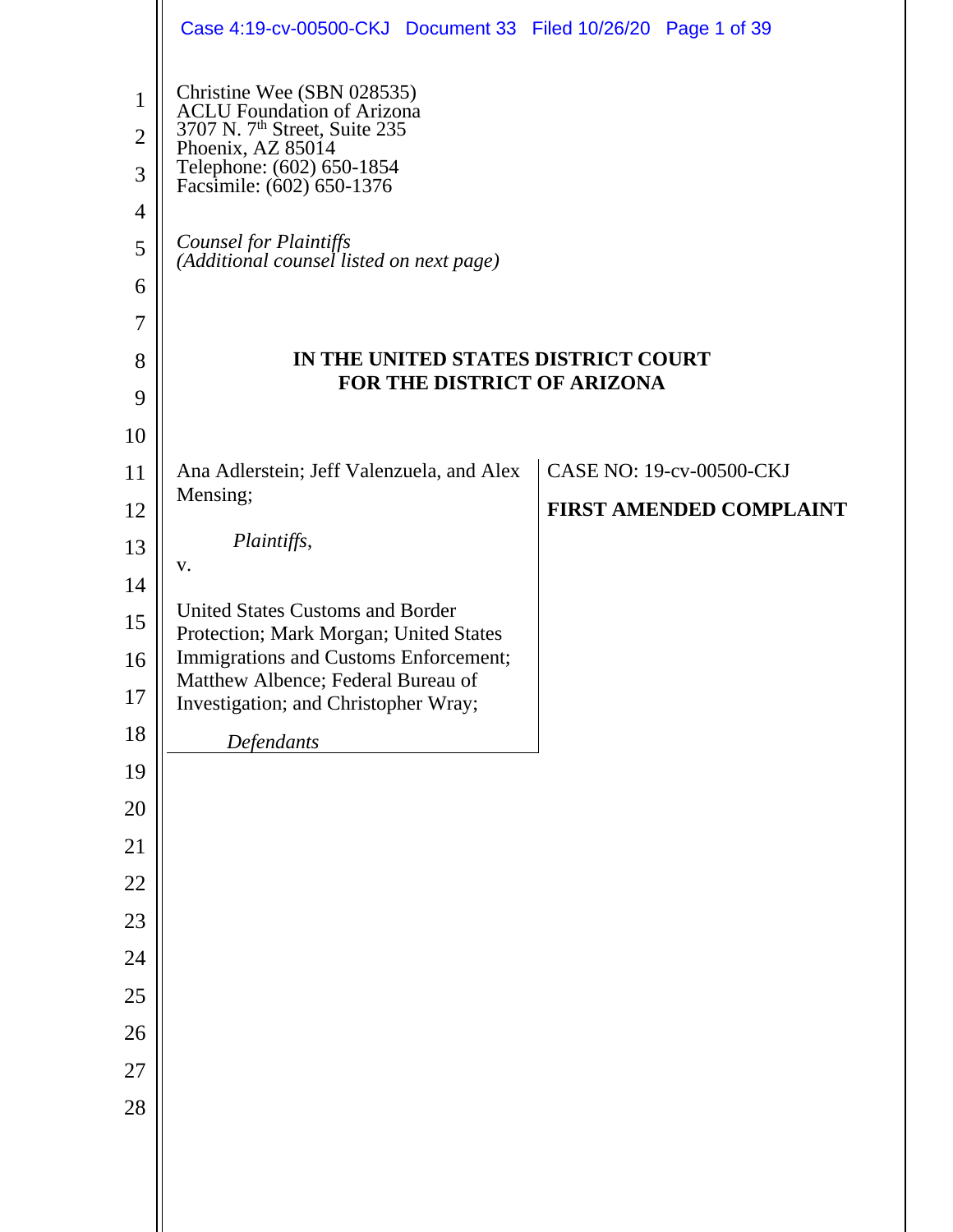|                | Case 4:19-cv-00500-CKJ Document 33 Filed 10/26/20 Page 2 of 39                                                                                                                                                                              |
|----------------|---------------------------------------------------------------------------------------------------------------------------------------------------------------------------------------------------------------------------------------------|
| $\mathbf{1}$   | Ahilan Arulanantham (pro hac vice)                                                                                                                                                                                                          |
| $\overline{2}$ | aarulanantham@aclusocal.org<br>Mohammad Tajsar (pro hac vice)<br>mtajsar@aclusocal.org<br>ACLU Foundation of Southern California<br>1313 West 8th Street<br>Los Angeles, CA 90017<br>Telephone: (213) 977-9500<br>Facsimile: (213) 977-5297 |
| 3              |                                                                                                                                                                                                                                             |
| 4<br>5         |                                                                                                                                                                                                                                             |
| 6              |                                                                                                                                                                                                                                             |
| $\overline{7}$ | R. Alexander Pilmer (pro hac vice)<br>Alexander.pilmer@kirkland.com                                                                                                                                                                         |
| 8              | Kirkland & Ellis LLP<br>333 S. Hope Street, Suite 2900                                                                                                                                                                                      |
| 9              | Los Angeles, CA 90017<br>Telephone: (213) 680-8405                                                                                                                                                                                          |
| 10             | Facsimile: (213) 680-8500                                                                                                                                                                                                                   |
| 11             |                                                                                                                                                                                                                                             |
| 12             |                                                                                                                                                                                                                                             |
| 13             |                                                                                                                                                                                                                                             |
| 14             |                                                                                                                                                                                                                                             |
| 15             |                                                                                                                                                                                                                                             |
| 16             |                                                                                                                                                                                                                                             |
| 17             |                                                                                                                                                                                                                                             |
| 18             |                                                                                                                                                                                                                                             |
| 19             |                                                                                                                                                                                                                                             |
| 20             |                                                                                                                                                                                                                                             |
| 21             |                                                                                                                                                                                                                                             |
| 22             |                                                                                                                                                                                                                                             |
| 23             |                                                                                                                                                                                                                                             |
| 24             |                                                                                                                                                                                                                                             |
| 25             |                                                                                                                                                                                                                                             |
| 26             |                                                                                                                                                                                                                                             |
| 27             |                                                                                                                                                                                                                                             |
| 28             |                                                                                                                                                                                                                                             |
|                |                                                                                                                                                                                                                                             |
|                | FIRST AMENDED COMPLAINT<br>$\mathbf{1}$                                                                                                                                                                                                     |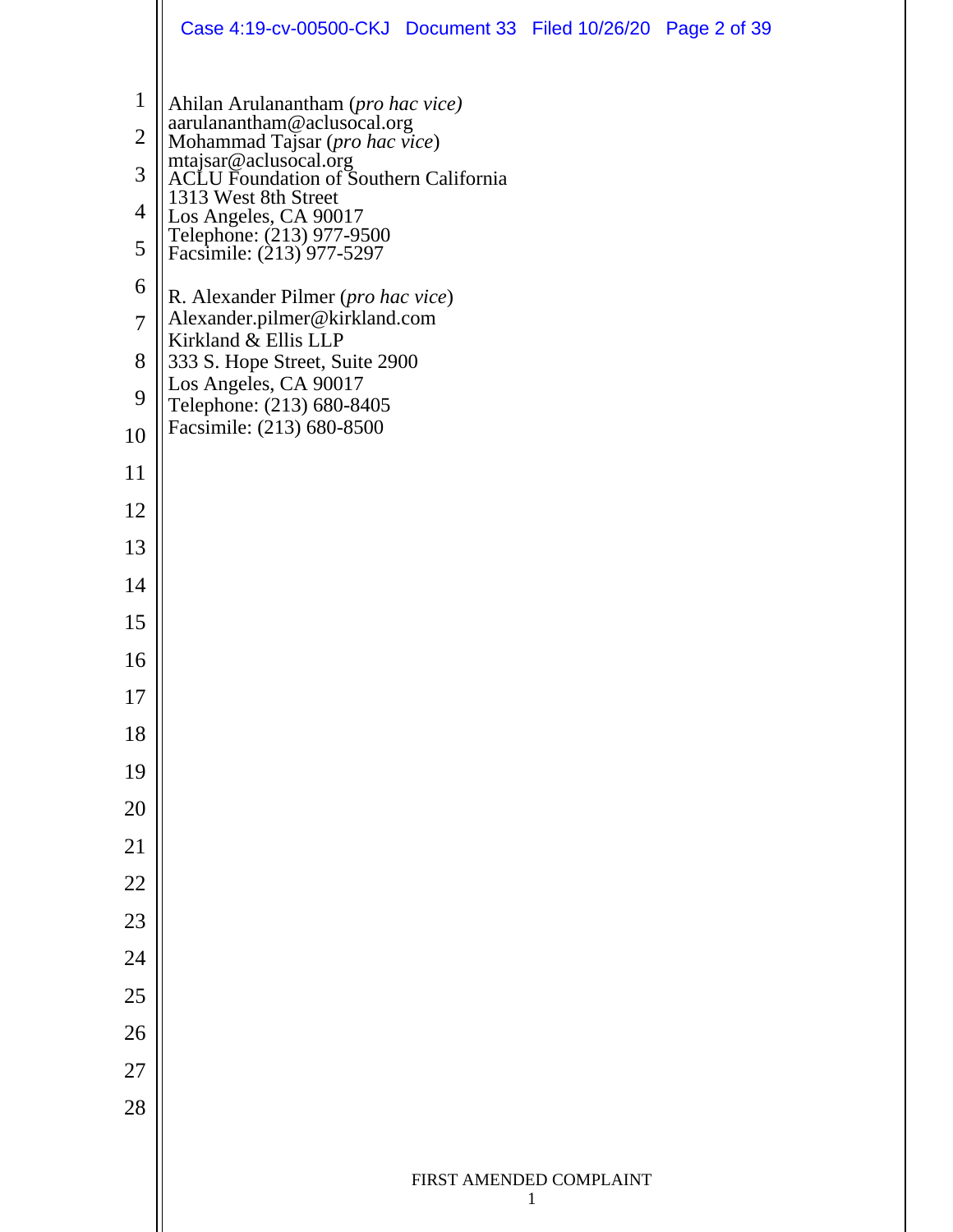1

### **INTRODUCTION**

2 3 4 5 6 7 8 1. When Ana Adlerstein, a journalist by training and a humanitarian volunteer, traveled to the United States Port of Entry in Lukeville, Arizona to observe a young migrant present an asylum claim, border officers arrested her. They took Ms. Adlerstein's belongings, patted her down, ran hands underneath her bra lining, and confined her barefoot in a cold, window-less holding cell for four hours. When she protested, a border official dismissed her complaints and announced, "The Fourth Amendment doesn't apply here."

9 10 11 12 13 14 15 2. Plaintiffs disagree. The government's powers are not limitless. It cannot target people for intrusive surveillance, detention, searches, and interrogation because of their expressive political activity protected under the First Amendment. And it cannot use its border control powers—to regulate the import of goods, verify travelers' identities, and stop the entry of contraband—to conduct suspicionless fishing expeditions for criminal activity unconnected to border enforcement that it could not conduct within the country.

16 17 18 19 20 21 22 3. Plaintiffs are three humanitarian activists against whom Defendants have used the border inspection process as a license to conduct repeated, lengthy, intrusive seizures, including detentions, searches, and interrogations—without any connection to legitimate border control functions. Defendants, three government agencies and their directors, have subjected each Plaintiff to repeated mistreatment even though Plaintiffs did not commit any crime, violate any customs or border regulation, or engage in any other activity that could reasonably give rise to a suspicion of criminality.

23 24 25 26 27 28 4. For example, Plaintiff Jeff Valenzuela, a photographer and humanitarian volunteer, attempted to drive back into the United States at a port of entry in San Diego. When he arrived, border officers walked to his car, ordered him out, handcuffed him, and marched him into their offices. They took his belongings, searched his bags, and shackled him by his ankles to a steel bench. They left him there, chained, for hours. Eventually they brought him to a small room where they interrogated him about his volunteer work,

#### FIRST AMENDED COMPLAINT  $\mathcal{L}$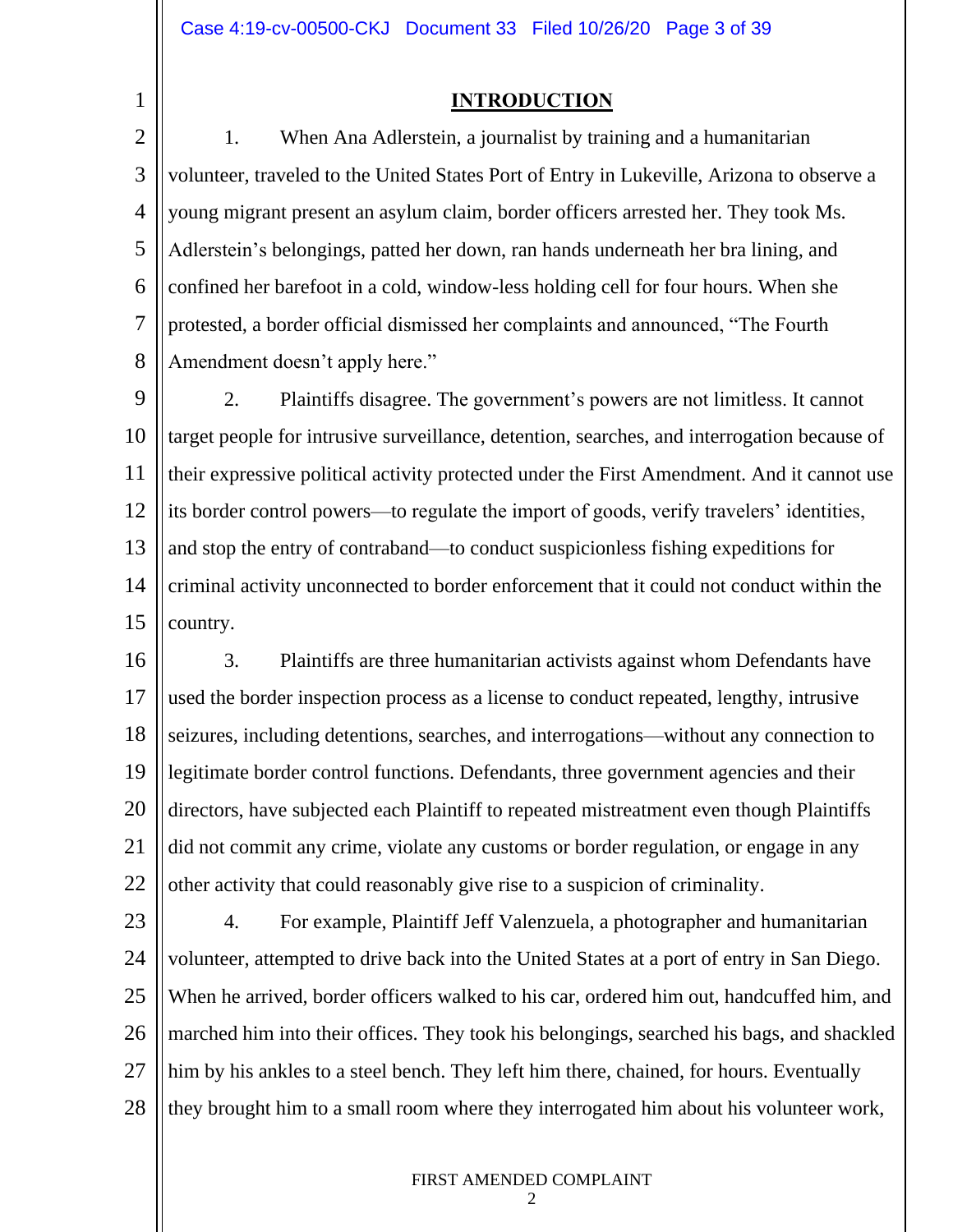1 his associations, and his political beliefs.

19

26

2 3 4 5 6 7 8 9 5. Plaintiff Alex Mensing crossed into the United States from Mexico twentyeight times during a period of six months between June 2018 and October 2019. On *twenty-six* of those entries, agents summarily referred him for "secondary inspection," which for him included detention, searches, and repeated interrogation. During these interrogations, officers repeatedly asked him the same questions about his work, his finances, his associations, and his personal writings. These seizures became a routine part of his life: cross the border, get detained for hours, and be forced to answer the same questions by the government.

10 11 12 13 14 15 16 17 18 6. Together, Plaintiffs—all of whom enjoy the unqualified right as United States citizens to return to their country of nationality—faced repeated and prolonged detentions and interrogations at the border. Because Defendants have engaged in these intrusive practices in the absence of any reasonable suspicion of criminal activity, and because these practices have no connection to the purpose of border inspections, they violate the Fourth Amendment. And because Defendants maintain records of Plaintiffs' activities and associations, and targeted them for surveillance based upon these activities and associations, Defendants' practices also violated the First Amendment and related federal law.

# **JURISDICTION**

20 21 22 7. This Court has subject matter jurisdiction over this action under 28 U.S.C. § 1331 and 5 U.S.C. § 552a. Because this lawsuit alleges violations of the United States Constitution and a federal statute, it raises questions of federal law.

23 24 25 8. This Court has authority to grant damages under 5 U.S.C. § 552a, declaratory relief under 28 U.S.C. §§ 2201 and 2202, and injunctive relief (including the expungement of records) under the Constitution and 5 U.S.C. § 552a.

# **VENUE**

27 28 9. Venue is proper under 28 U.S.C. § 1391(b) because a substantial part of the events or omissions giving rise to the claims herein occurred in this District, and because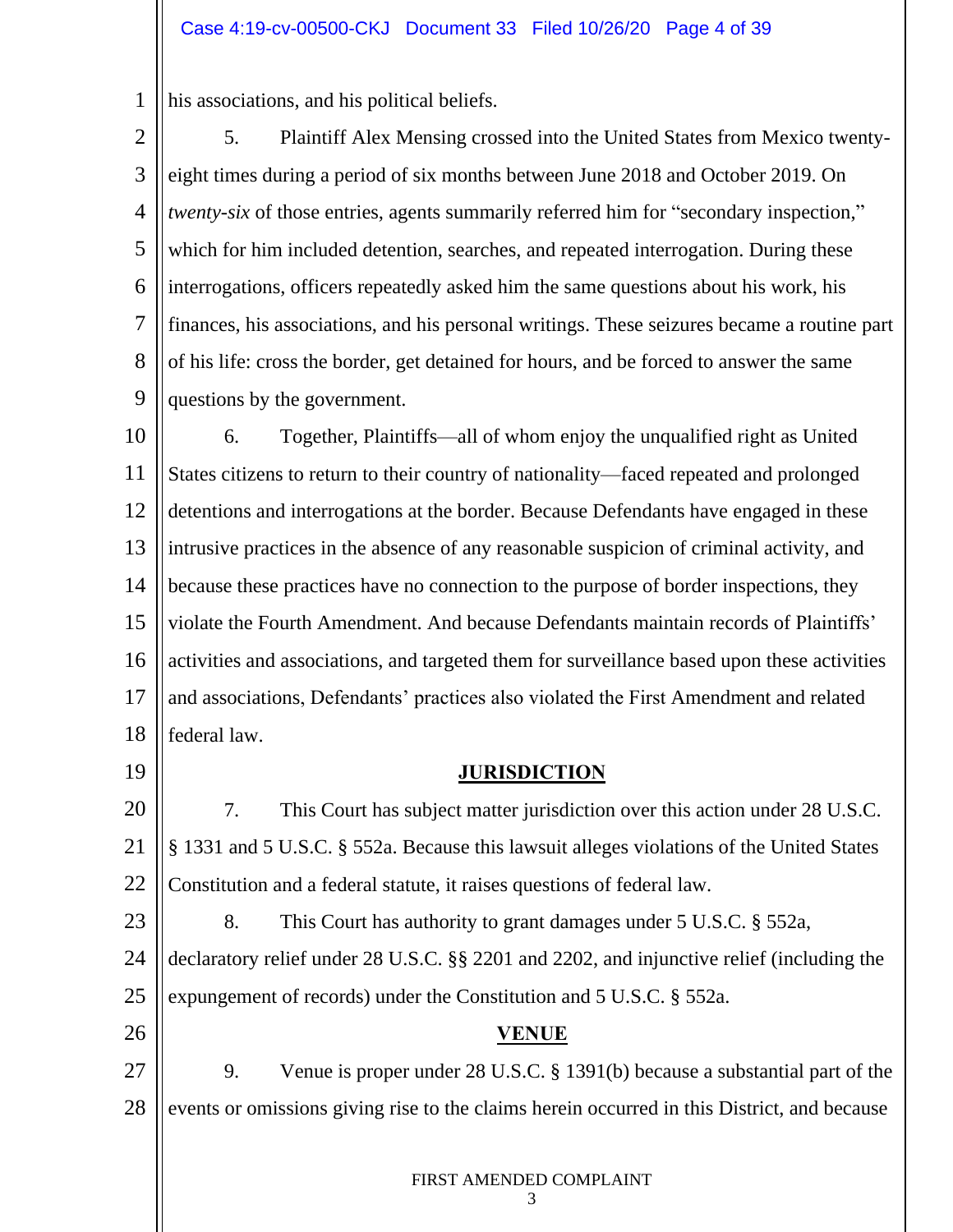Defendants are subject to the court's personal jurisdiction in this District.

# **PARTIES**

# **I. Plaintiffs**

4

1

2

3

# **A. Ana Adlerstein**

5 6 7 8 9 10 11 12 13 10. Plaintiff Ana Adlerstein is a journalist and human rights defender with more than ten years of experience in humanitarian action, journalism, and storytelling. Ms. Adlerstein's reporting focuses on international human rights, migration, and refugees. Her stories have appeared in various programs, including National Public Radio's Morning Edition, This American Life, and Up First, as well as WNYC's Snap Judgment. She also has produced stories for Latino USA, Love + Radio, Gimlet Creative, and The Heart. Ms. Adlerstein's print reporting has appeared for NPR Digital, the Guardian, and Buzzfeed. She has also served as a consultant in the development of podcasts for clients such as Audible, Inc., CNN, and KQED.

14

15 16 17 18 19 20 11. Ms. Adlerstein has also worked with immigrant and refugee communities in the United States, Mexico, and Greece. Most recently in the United States, Ms. Adlerstein lived and worked in the small border town of Ajo, Arizona. While in Ajo, Ms. Adlerstein volunteered with other humanitarians working to support immigrants. With them, she coordinated and produced media reports about the challenges asylum seekers and humanitarian actors face in Southern Arizona. She also accompanied asylum seekers to the local United States Port of Entry in Lukeville.

21 22 23 12. Ms. Adlerstein is also a member of the Network on Humanitarian Action, an international academic network created to promote education, training, and research among humanitarian activists.

24 25 26 27 13. She earned her Bachelor of Art's degree in international intercultural studies from Pitzer College in 2011, and is completing a Master's degree in humanitarian action from Duesto University in Bilbao, Spain. She is a United States citizen. Her permanent residence is in Portland, Maine.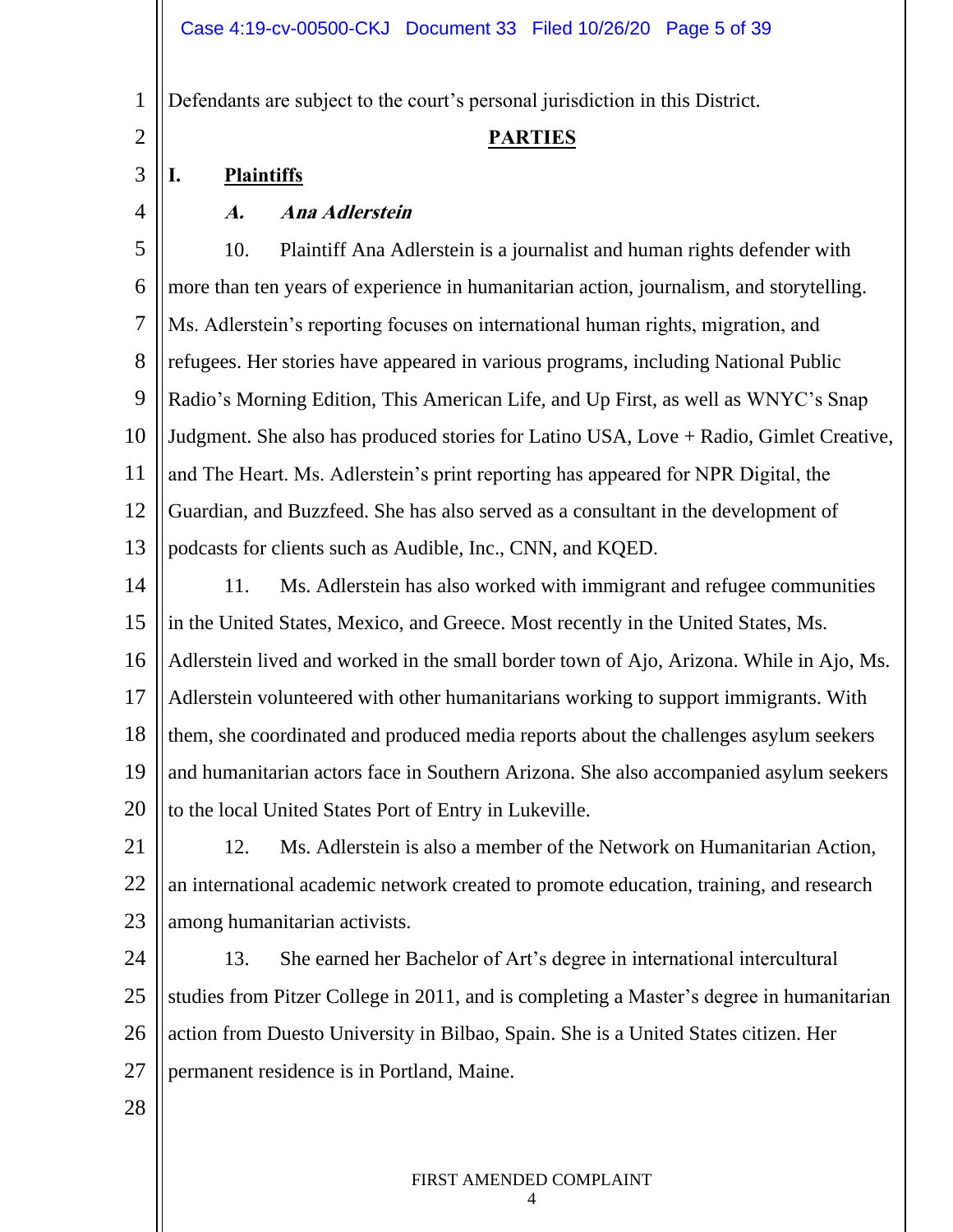# **B. Jeff Valenzuela**

2 3 4 5 6 7 8 9 14. Plaintiff Jeff Valenzuela is a photographer and teacher. He is an organizer and member of Pueblo Sin Fronteras ("PSF"). PSF is a transborder organization made up of human rights defenders of diverse nationalities who provide humanitarian assistance to migrants. PSF activists also monitor and raise awareness of human rights abuses against migrants and refugees in Mexico and the United States. Since 2017, Mr. Valenzuela has actively documented, via photography, the humanitarian work in which he has been involved, using the medium to spread awareness about migrants in the U.S.-Mexico border region.

10 11 15. Mr. Valenzuela is a United States citizen and currently resides in Tijuana, Mexico.

12

1

### **C. Alex Mensing**

13 14 15 16 17 18 19 16. Plaintiff Alex Mensing is an experienced human rights activist who has dedicated much of his work to assisting migrants and refugees in the United States and Mexico. Mr. Mensing is also a volunteer and organizer with PSF. He assists the organization in many of its core project areas, including providing humanitarian support to asylum seekers traveling to the United States, connecting migrants with legal counsel, coordinating the donation of food and clothing, and speaking out publicly in support of migrants and their rights.

20 21 22 23 24 17. Mr. Mensing is a trained legal assistant, having last served as one at the University of San Francisco's Immigration and Deportation Defense Law Clinic. Mr. Mensing earned his Bachelor's degree from American University in 2010. He is a United States citizen. His permanent residence is in Petaluma, California. He currently lives in Tijuana, Mexico.

25 **II. Defendants**

26 27 28 18. Defendant United States Customs and Border Protection ("CBP") is the agency within the Department of Homeland Security ("DHS") responsible for policing the borders, coastlines, and ports of entry of the United States. CBP is an agency of the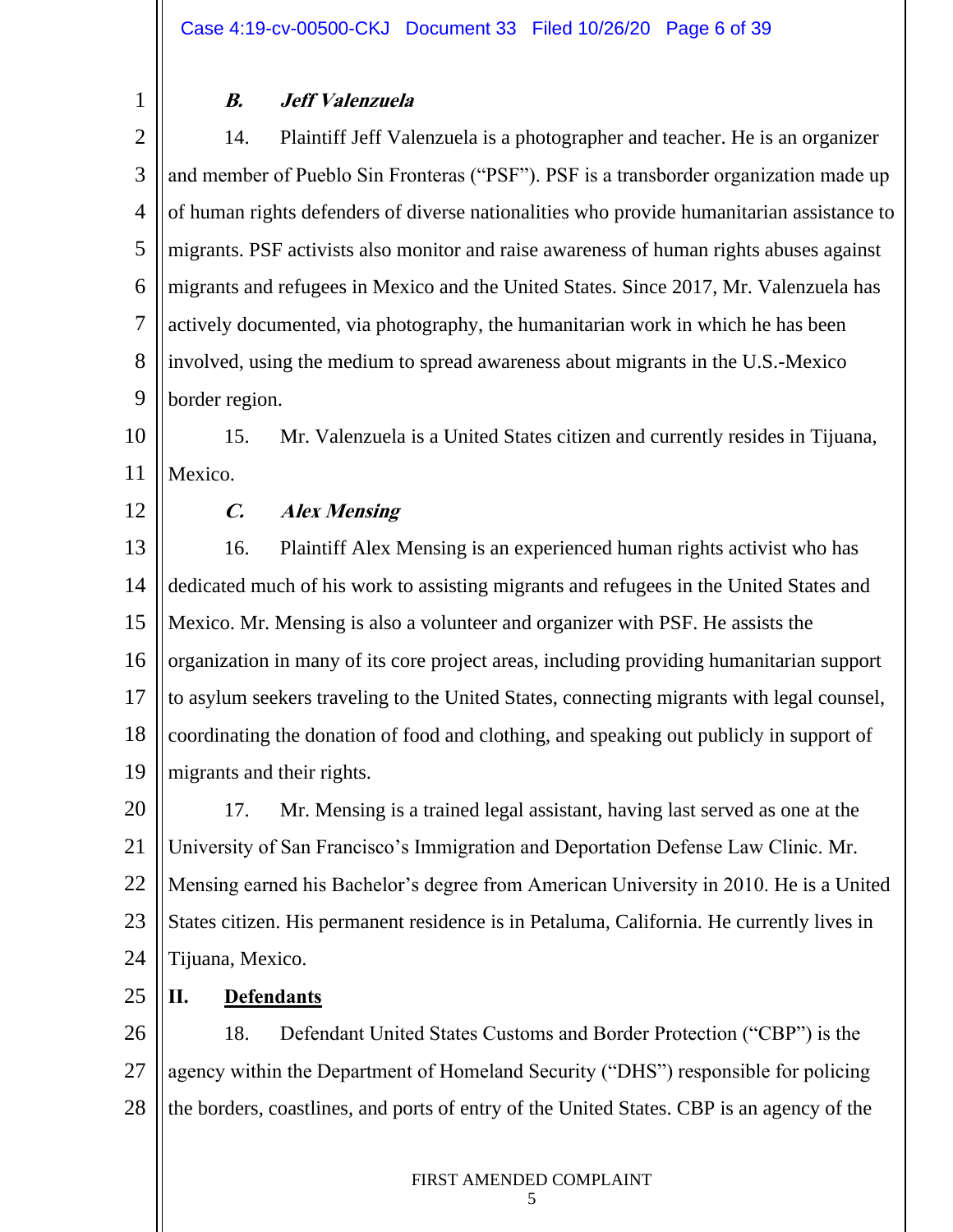1 United States government within the meaning of the Privacy Act.

2 3 4 5 19. Defendant Mark Morgan is the Acting Commissioner of CBP. As head of the agency, Mr. Morgan oversees all CBP operations, including its investigations, surveillance operations, and border control functions along the United States-Mexico border. He is named in his official capacity.

6 7 8 9 10 11 12 13 14 15 16 20. Defendant Immigration and Customs Enforcement ("ICE") is the agency within DHS responsible for managing all aspects of the immigration enforcement process. ICE apprehends, incarcerates, and removes noncitizens from the United States. Homeland Security Investigations ("HSI") is a component of ICE and DHS's largest investigative arm, employing over 6,000 special agents in 30 field offices. HSI special agents are tasked with gathering intelligence and investigating violations of various immigration and border-related criminal laws. HSI also houses the Office of Intelligence and International Operations, both subcomponents dedicated to international intelligence gathering and responsible for collecting intelligence for use within HSI and by other DHS agencies. ICE and HSI are agencies of the United States government within the meaning of the Privacy Act.

17 18 19 21. Defendant Matthew Albence is the Acting Director of ICE. Among other duties, Mr. Albence oversees the operation of ICE and its components, including HSI. He is named in his official capacity.

20 21 22 23 24 25 26 22. Defendant Federal Bureau of Investigation ("FBI") is the principal federal law enforcement agency housed within the Department of Justice. Among other responsibilities, it is tasked with investigating violations of federal criminal law and collecting and maintaining intelligence records on individuals its agents investigate. Upon information and belief, the FBI collaborates with CBP and ICE's HSI in their investigation and surveillance of Plaintiffs. The FBI is an agency of the United States government within the meaning of the Privacy Act.

27 28 23. Defendant Christopher A. Wray is the Director of the FBI. In his role, Mr. Wray directs and oversees the operations of the FBI, including work the agency performs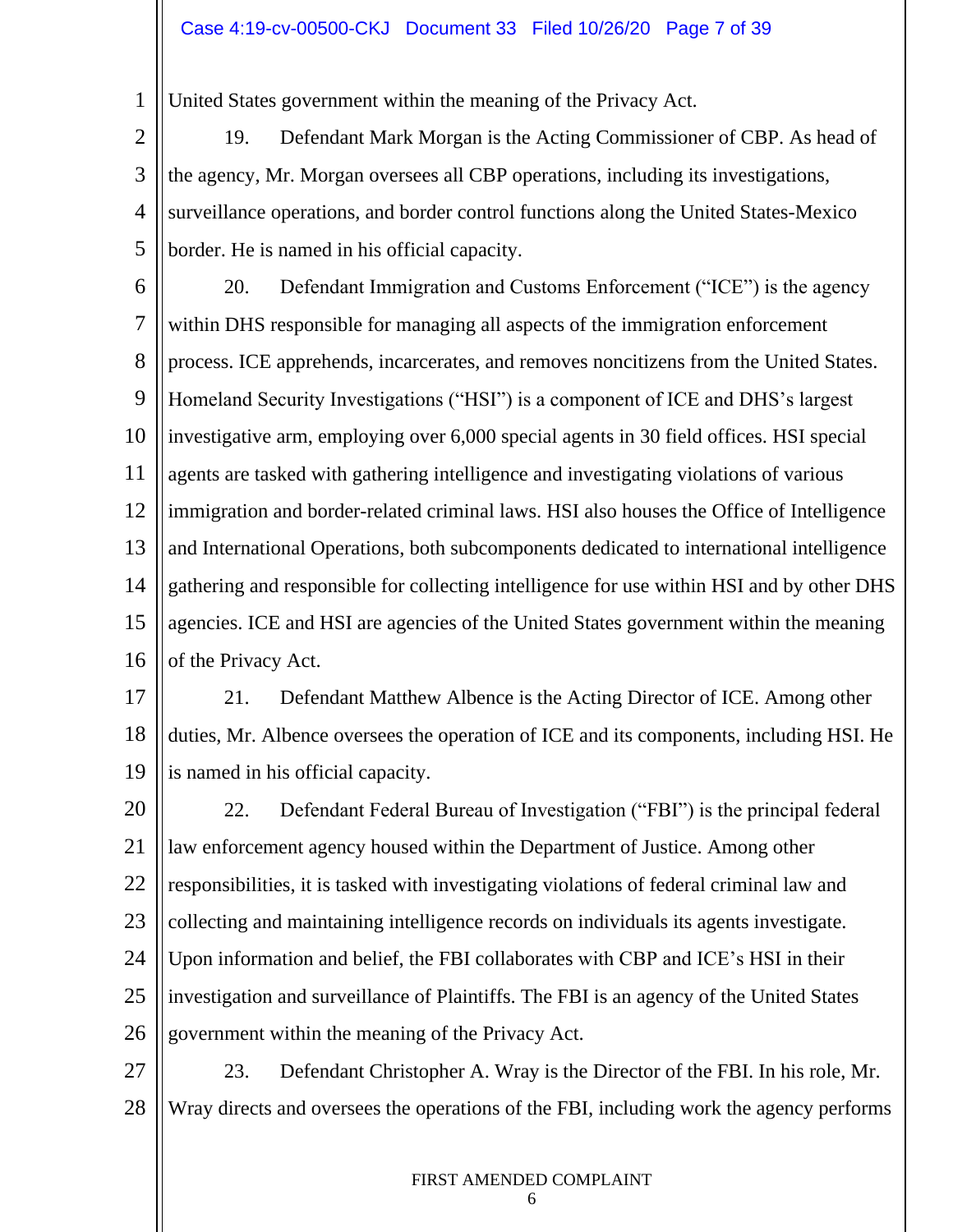in its field offices nationwide. He is named in his official capacity.

# **STATEMENT OF FACTS**

# 3

1

2

4

# **I. The federal government unlawfully surveils and seizes United States citizen activists at the border.**

5 6 7 8 24. Plaintiffs participate in an informal network of civil society organizations and individual humanitarian activists that support migrants and refugees in Mexico, Central America, and the United States. <sup>1</sup> All three Plaintiffs repeatedly crossed the border and re-entered the United States as part of their humanitarian activities.

9 10 11 12 13 14 15 25. Even though Plaintiffs are United States citizens, Defendants targeted each Plaintiff for surveillance, detention, intrusive searches accompanied by excessive physical restraint, and intensive interrogation at the border (hereinafter "intrusive seizures") because of their lawful humanitarian activities, in violation of federal statutory and constitutional law. In doing so, Defendants illegally exploited their authority to conduct border inspections to subject Plaintiffs to intrusive seizures unconnected to the purpose of border inspections.

16 17 18 19 20 21 22 23 26. Defendants' surveillance and intrusive seizures of activists occurred across the Southwest border states, including in Arizona and California. For instance, according to a recently leaked confidential FBI document produced out of the FBI's field office in Phoenix, the agency gathered intelligence on individuals and groups protesting United States immigration policies.<sup>2</sup> The document, styled as an "External Intelligence Note" and dated May 30, 2019, describes border activist groups as "anarchist extremists," and, according to the reporters who published the document, states that the "the bureau is tracking border protest groups and labeling them a source of potential violence," even

- 24
- 25 <sup>1</sup> AMNESTY INTERNATIONAL, 'Saving lives is not a crime': Politically motivated legal harassment against migrant human rights defenders by the USA (2019) at 6, [http://bit.ly/SavingLivesAmnesty.](http://bit.ly/SavingLivesAmnesty)
- 26 27 28 2 Jana Winter & Hunter Walker, *Exclusive: Document reveals the FBI is tracking border protest groups as extremist organizations*, YAHOO NEWS (Sep. 4, 2019), https://news.yahoo.com/exclusive-document-reveals-the-fbi-is-tracking-border-protestgroups-as-extremist-organizations-170050594.html.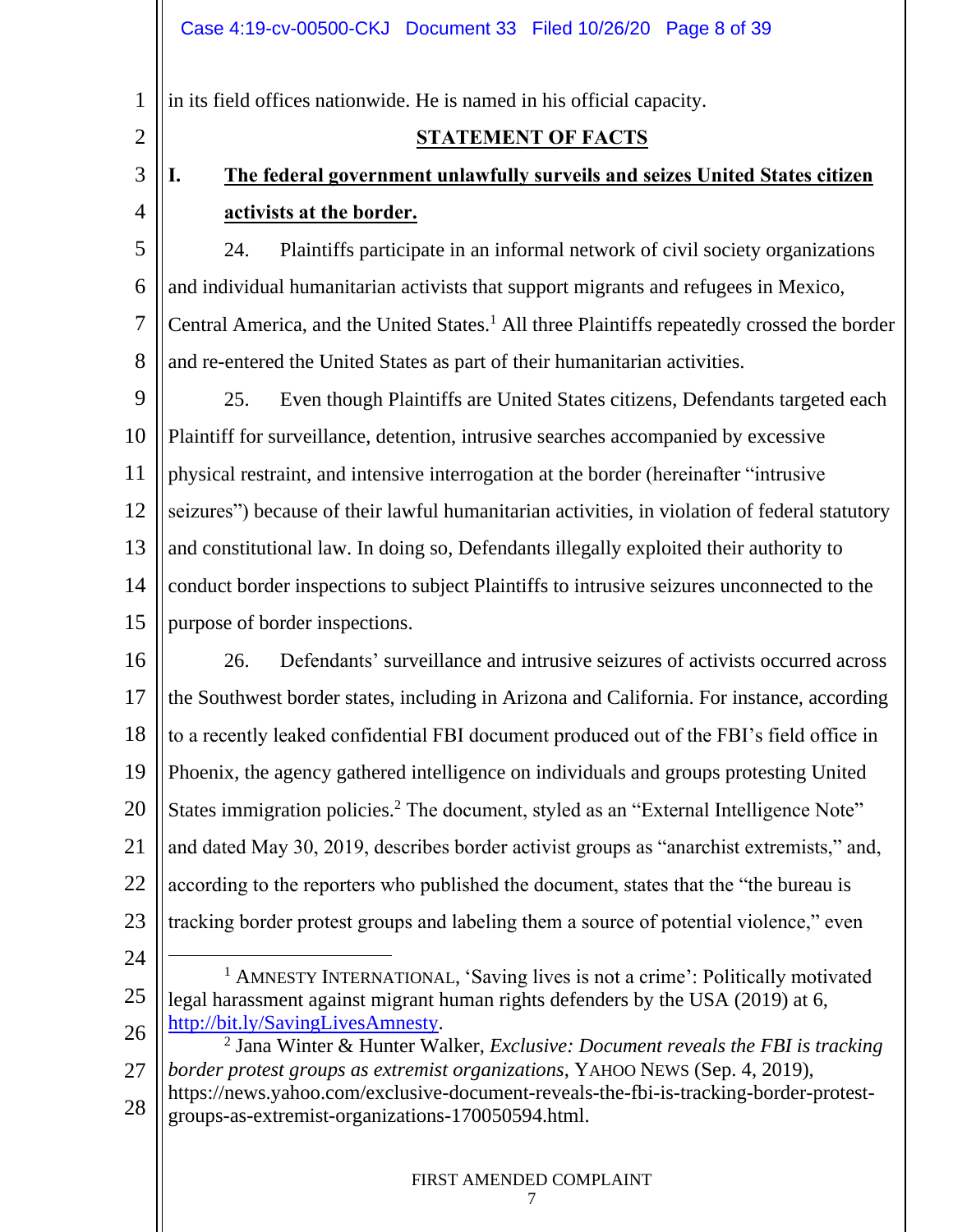1 2 though "almost all of the evidence cited in the report involved nonviolent protest activity."<sup>3</sup>

3 4 5 6 7 8 9 27. The sources for the leaked Note are listed as including both a "human source with direct access" to the target organizations during a period between May 2018 and February 2019 (during which the majority of Plaintiffs' seizures occurred), as well as "DHS open source intelligence collection." Upon information and belief, "DHS open source intelligence collection" refers to the FBI's reliance on ICE and CBP surveillance and intelligence gathering operations, demonstrating close relationships between Defendant agencies in surveilling Arizona-based immigrant activist groups.

10 11 12 28. Likewise, Defendants run another surveillance program dubbed "Operation Secure Line," a government operation "designated to monitor the migrant caravan."<sup>4</sup> Under the operation, starting in May 2018 and escalating in December 2018 and January

13 14 2019, officers of Defendants CBP, FBI, and ICE began surveilling and intrusively seizing activists and legal workers at the border—including Plaintiffs. 5

15 16 17 18 19 29. A leaked internal DHS email dated December 1, 2018 from David Shaw, the Special Agent in Charge of the San Diego HSI office, to all his subordinate agents, stated that HSI is "increasing our intelligence collection efforts" in response to the migrant caravan.<sup>6</sup> Shaw instructed agents to "question available sources of information to include Confidential Informants (C/Is) and Sources of Information (SOIs) regarding the

20

21 22 3 *Id.* <sup>4</sup> Tom Jones, et al., *Source: Leaked Documents Show the U.S. Government Tracking Journalists and Immigration Advocates Through a Secret Database*, NBC 7 SAN DIEGO (Mar. 6, 2019), [http://bit.ly/NBC7story.](http://bit.ly/NBC7story)

23 24 25 26 27 28 <sup>5</sup> Ryan Devereaux, *Journalists, Lawyers, and Activists Working on the Border Face Coordinated Harassment From U.S. and Mexican Authorities*, THE INTERCEPT (Feb. 8, 2019), [https://theintercept.com/2019/02/08/us-mexico-border-journalists](https://theintercept.com/2019/02/08/us-mexico-border-journalists-harassment/)[harassment/;](https://theintercept.com/2019/02/08/us-mexico-border-journalists-harassment/) Kate Morrissey, Volunteers, Activists, Journalists Interrogated at Border About Caravan, THE SAN DIEGO UNION-TRIBUNE (Feb. 11, 2019), http://bit.ly/2XWuPfP (describing volunteers, activists, and journalists detained and interrogated at the border). <sup>6</sup> Mari Payton et al., *Leaked Email Reveals How Federal Agents Used Confidential Sources and Informants to Gather Information about Migrant Caravan*, NBC 7 SAN

DIEGO (Mar. 8, 2019), [http://bit.ly/2SygYGG.](http://bit.ly/2SygYGG)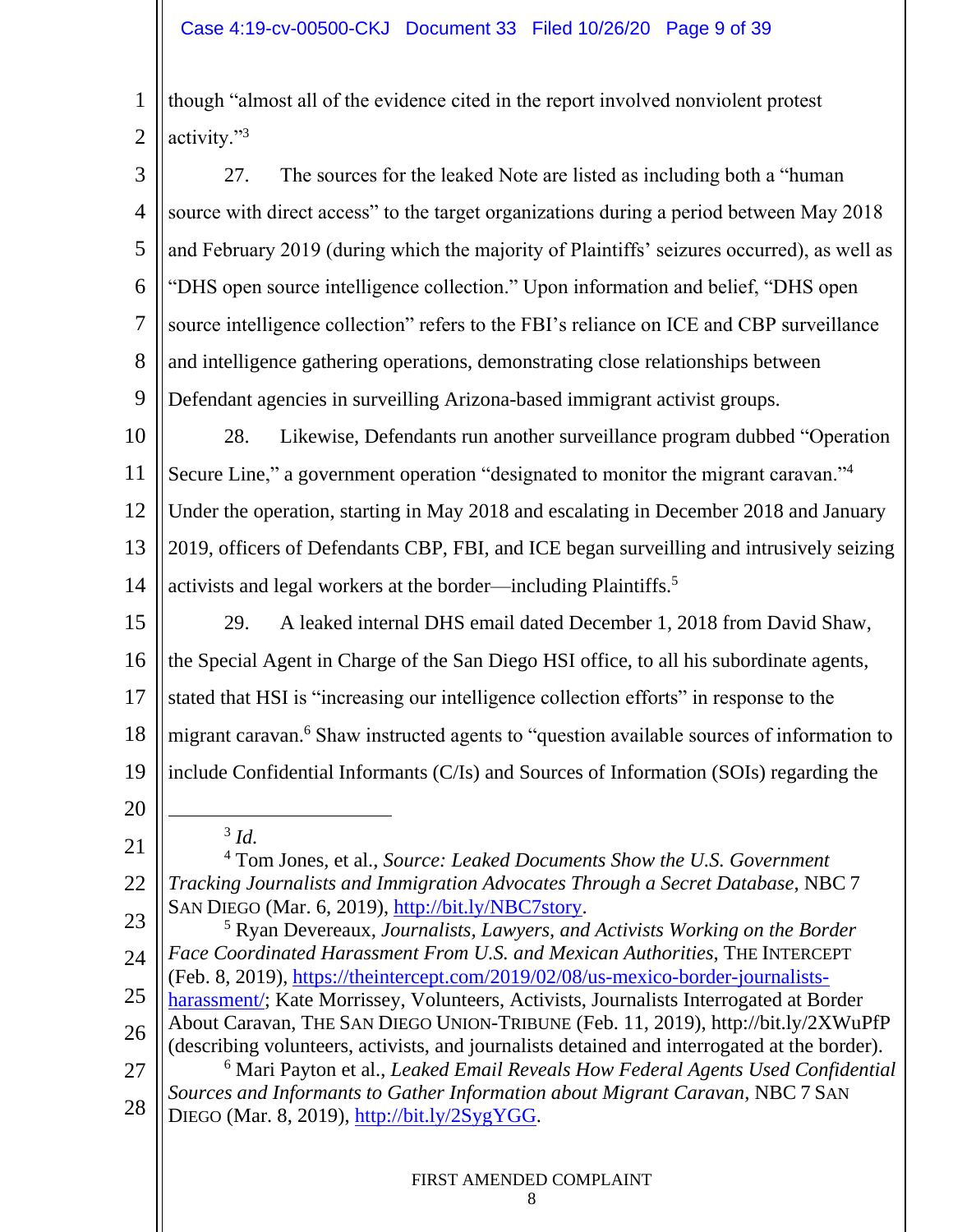# Case 4:19-cv-00500-CKJ Document 33 Filed 10/26/20 Page 10 of 39

1 2 3 4 5 6 7 8 migrants, the caravan and it's [sic] leaders, and any criminal or cartel related actions concerning migrants or the caravan."<sup>7</sup> All information received was to be "documented as per standard operating procedures" and forwarded to the agency's Chief Intelligence Officer.<sup>8</sup> The email further stated that the information "is being collected locally through the Incident Command Center, our SIG agents and IRS, and being routed through Headquarters [in Washington D.C.]."<sup>9</sup> The reference to intelligence routed through Washington demonstrates the national scope of this surveillance and intrusive seizure program.

9 10 11 12 13 14 15 16 30. One month later, Defendants created a secret database of 59 individuals including two of the three Plaintiffs—who associated with or otherwise supported migrants seeking asylum in the United States.<sup>10</sup> Many of them, like Plaintiffs, are United States citizens. One of the purposes of the list was to memorialize "who officials think should be targeted for screening at the border" and for further scrutiny, including revocations of travel privileges and international alerts limiting the targets' ability to travel expeditiously.<sup>11</sup> All three Defendant agencies jointly manage and access the list and intrusively seized the individuals included therein.

17 18 19 20 21 31. In response to a letter signed by a coalition of more than 100 organizations expressing opposition to Defendants' surveillance program, CBP conceded that it "may inconvenience law-abiding persons in our efforts to detect, deter, and mitigate threats to our homeland," but nonetheless defended the program and made clear the agency's intent to continue it. $12$ 

- 22 23 32. Defendants' surveillance and intrusive seizures of Plaintiffs across the Southwest involved coordination between Defendant CBP, responsible for the border
- 24 25 26 27 28 7 *Id.* 8 *Id.* 9 *Id.* <sup>10</sup> *See* Jones, *supra* note 4. <sup>11</sup> *Id.* <sup>12</sup> Randy J. Howe (Executive Director of CBP's Office of Field Operations), Letter to Mana Azarmi (May 9, 2019), *available at* <http://bit.ly/2Sw6YNZ>*.*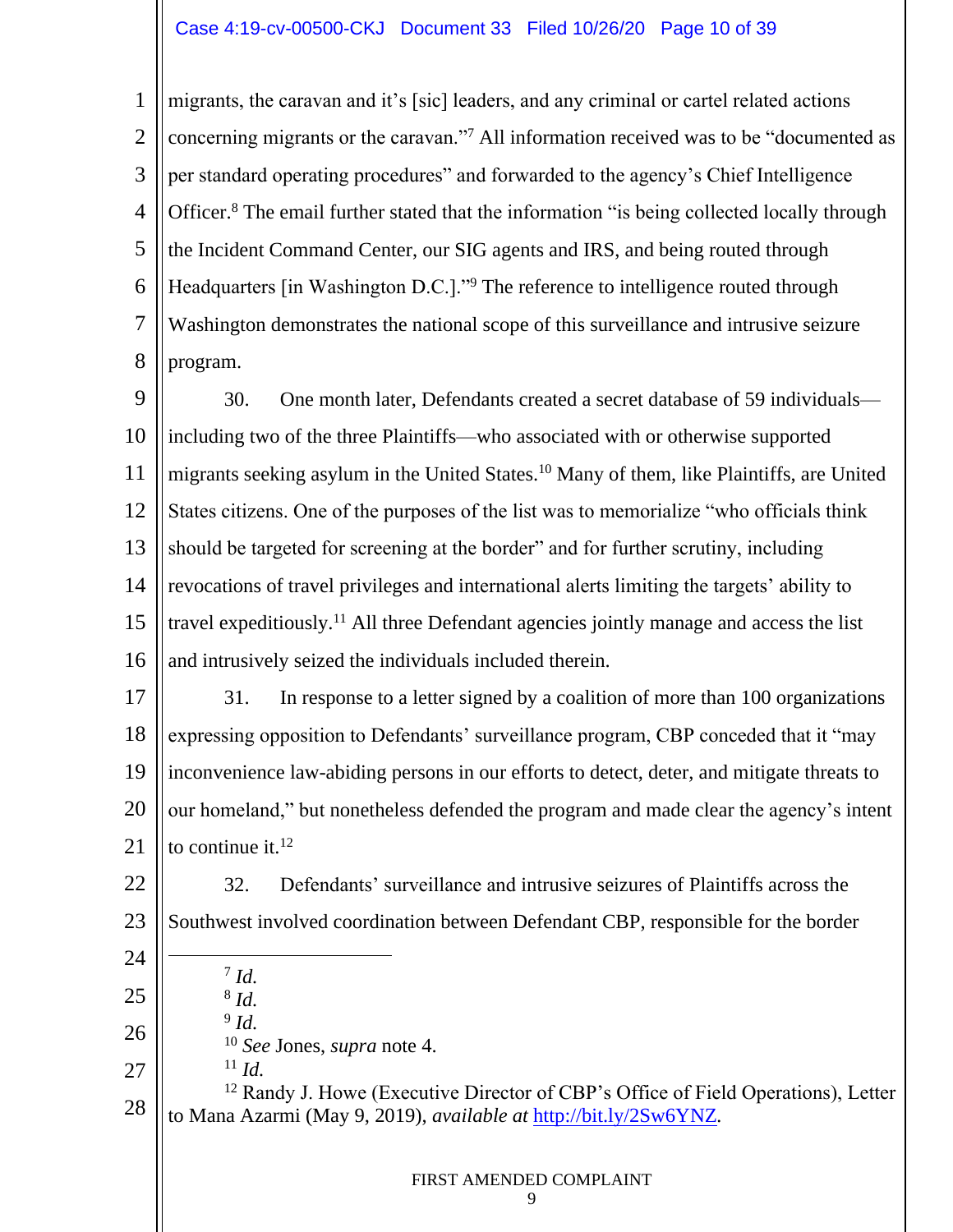1 2 seizures, Defendant ICE's HSI, responsible for the interrogations, and Defendant FBI, which provided analysis and support to the other agencies.

- **II. The government surveilled and intrusively seized Plaintiffs at the border.**
- 4

5

3

**A. Defendants unlawfully arrested Ana Adlerstein in Lukeville, Arizona for accompanying an asylum seeker to the port.** 

6 7 8 9 33. Plaintiff Ana Adlerstein is a longtime human rights volunteer and activist with a background in journalism and storytelling. Defendants subjected her to an unlawful arrest at the border because of her attempt to accompany an asylum seeker to a port of entry.

10 11 12 13 14 34. Ms. Adlerstein began accompanying asylum seekers to the Lukeville Port of Entry on November 27, 2018. On that day, she traveled to Lukeville accompanying a Guatemalan man who intended to present himself lawfully at the port to seek asylum. CBP officials denied the man access to the port, however, and pushed him back from the border.

15 16 35. Following this incident, Ms. Adlerstein continued volunteering in Ajo, Arizona and neighboring Sonoyta, Mexico throughout the winter of 2018–19.

17 18 19 20 21 36. On March 6, 2019, Ms. Adlerstein and a few of her fellow volunteers accompanied a group of sixteen individuals—eight adults and eight children—traveling from Sonoyta to the Lukeville Port to seek asylum. When the group arrived at the port, Ms. Adlerstein witnessed CBP officials physically accost these sixteen individuals, including ripping children from their parents' arms.

22 23 24 37. Ms. Adlerstein did not cross into the United States with the group. She instead did so that evening, at which time CBP officials detained her and directed her to secondary screening.

25 26 27 28 38. On May 5, 2019, Ms. Adlerstein planned to accompany an asylum seeker from Honduras to the Lukeville Port of Entry. Four days earlier, this individual had presented in Lukeville, but CBP officials turned her away. Ms. Adlerstein planned to accompany the asylum seeker to the port on May 5 to ensure she was not turned away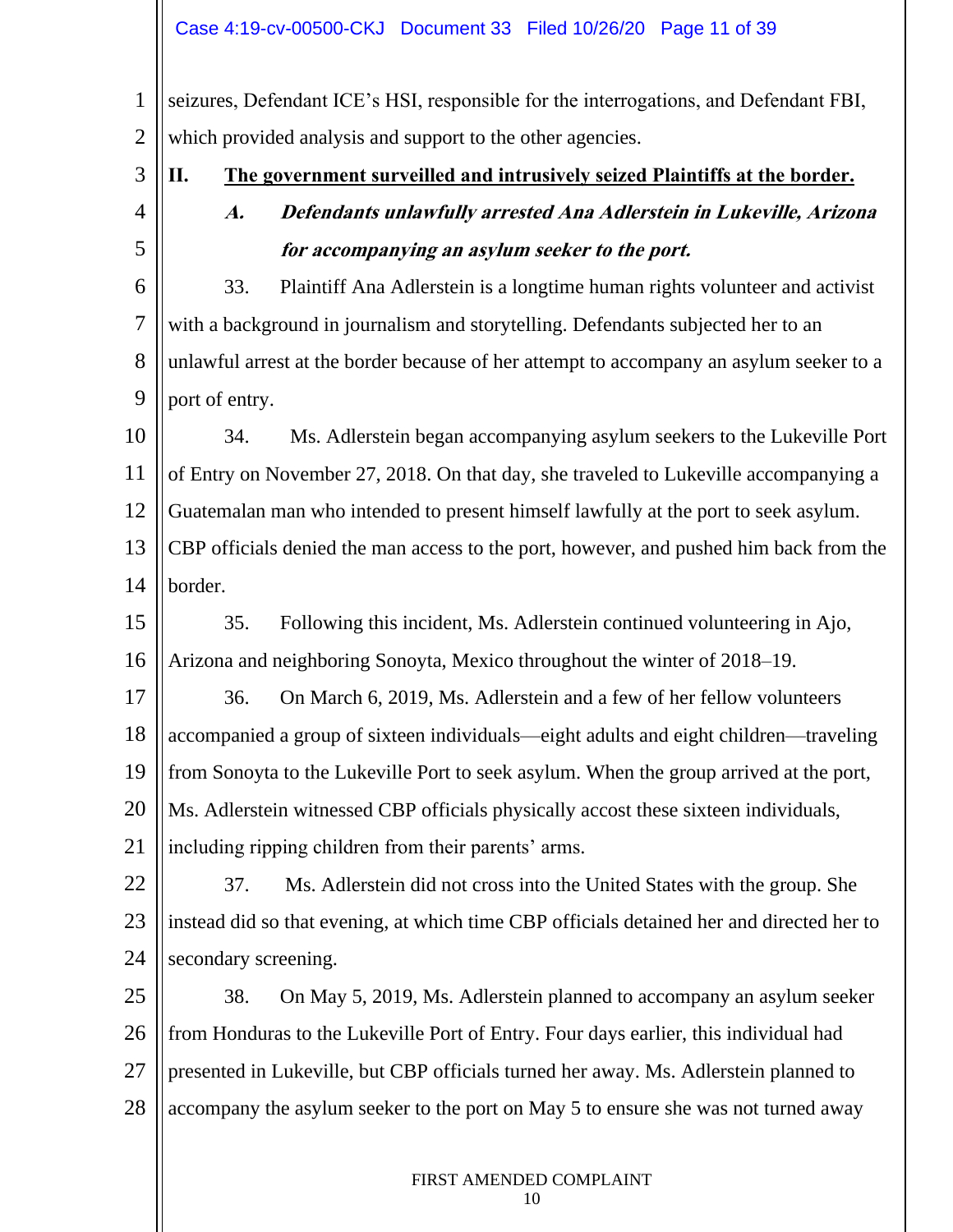1 2 3 again. For further assurances, Ms. Adlerstein arranged for the individual's immigration lawyer to contact Lukeville officials in advance and inform them that his client intended to arrive at the port later that day.

4

5 6 7 8 9 10 39. That afternoon, at around 3 p.m., the asylum seeker approached the Lukeville Port of Entry alone. Ms. Adlerstein stood some distance from the port on the Mexican side of the border, and observed CBP officials again refuse the asylum seeker entry. Ms. Adlerstein then approached the port and asked the border officials why the individual was denied entry. A CBP officer apologized and said, "We're processing another family," and asked if Ms. Adlerstein and the asylum seeker could return in a couple of hours.

11 12 13 14 15 16 40. Consistent with this instruction, the asylum seeker returned to the port at 5 p.m., with Ms. Adlerstein following some distance behind on the Mexican side of the border. When they arrived, a supervisory CBP officer named Williams stormed out of the port and yelled, "How many?" in Ms. Adlerstein's direction. Another CBP officer standing outside the port building held up one finger. Williams responded, "Ok! One asylum-seeker, and an illegal alien smuggler," referring to Ms. Adlerstein.

17 18 19 41. By this point, Ms. Adlerstein was on the American side of the border (demarked by a dotted yellow line on the ground), but did not intend to cross with the Honduran asylum seeker into the United States. CBP officials nevertheless arrested her.

20 21 22 23 42. Officer Williams walked the asylum seeker and Ms. Adlerstein to an office inside the port, repeatedly calling Ms. Adlerstein an "illegal alien smuggler." At one point, he said, "You know, I could arrest you for this," and then later repeated, "I'm going to arrest you for this."

24 25 26 43. In response to these threats and concerned for her safety, Ms. Adlerstein asked, "Am I under arrest?" Williams responded, "Yes." Confused, Ms. Adlerstein again asked whether she was under arrest. Officer Williams again responded, "Yes."

27 28 44. Ms. Adlerstein, now terrified of what was happening and fearing she would be interrogated, informed Officer Williams that she wished to speak to her lawyer. She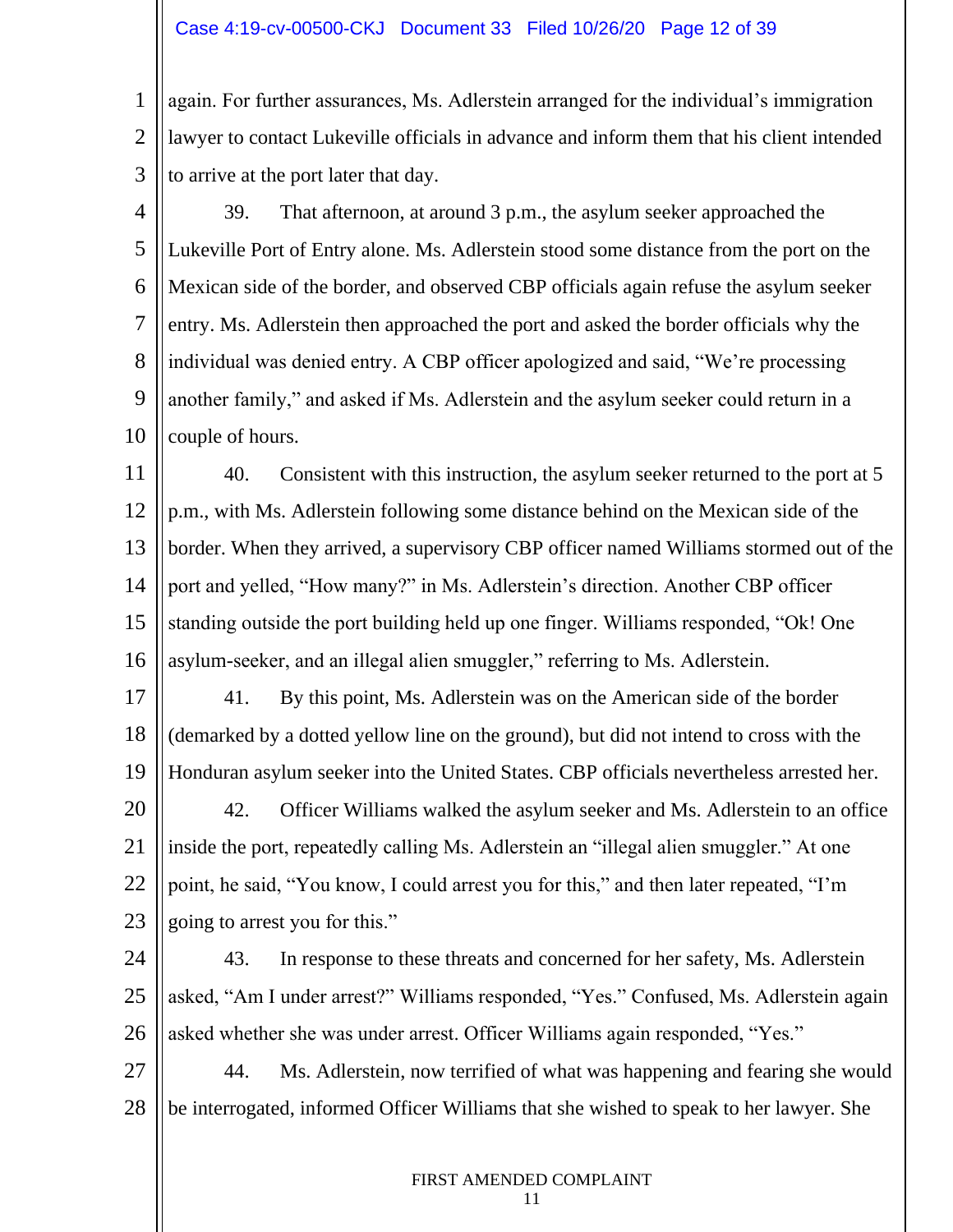### Case 4:19-cv-00500-CKJ Document 33 Filed 10/26/20 Page 13 of 39

1 2 3 4 5 6 7 showed the CBP officials a letter written on her behalf from the American Civil Liberties Union Foundation of Southern California. The letter stated that its signatory, Mohammad Tajsar (one of Plaintiffs' counsel), represented Ms. Adlerstein for purposes of her travel back into the United States from Mexico; that Ms. Adlerstein, as a United States citizen, is entitled to return to the United States as a matter of law; and that Ms. Adlerstein would refuse to answer any questions beyond those necessary to identify her as a citizen. *See* Exhibit A.

- 8 9 10 11 12 13 14 15 45. Officer Williams took the letter, but did not read it. Instead, he threw it on a nearby desk and said, "Tell your lawyer to come down here. We'll arrest him too." 46. Border officials then took Ms. Adlerstein to a small concrete cell. It had one toilet and one sink, a long bench, and four walls with an open roof. A female officer appeared and searched Ms. Adlerstein's person by spreading her legs, aggressively patting her down, and inspecting her body (including under the wiring of her bra). The officer offered Ms. Adlerstein a glass of water and a thermal blanket. Ms. Adlerstein accepted both and sat down in the cell.
- 16 17 18 19 20 21 22 23 24 47. Later, another official arrived to fingerprint Ms. Adlerstein and ask her questions to fill out some forms. Ms. Adlerstein continued to insist on a conversation with her lawyer throughout her processing, and resisted providing her address to this official. Hearing that Ms. Adlerstein refused to provide her address, another official appeared at her cell and asked her to provide her address so that "you can get out of here." This official informed Ms. Adlerstein that "We can't hold you for more than eight hours, but we can hold you for up to eight hours." Ms. Adlerstein then provided her permanent address, only because she believed her failure to do so would result in an even more prolonged detention.

25 26 27 28 48. While she was arrested and locked away in her cell, CBP officers denied Ms. Adlerstein's requests to make any telephone calls. One of the officers did contact Ms. Adlerstein's mother to inform her that her daughter had been arrested, but refused to allow Ms. Adlerstein to speak directly to her mother.

# FIRST AMENDED COMPLAINT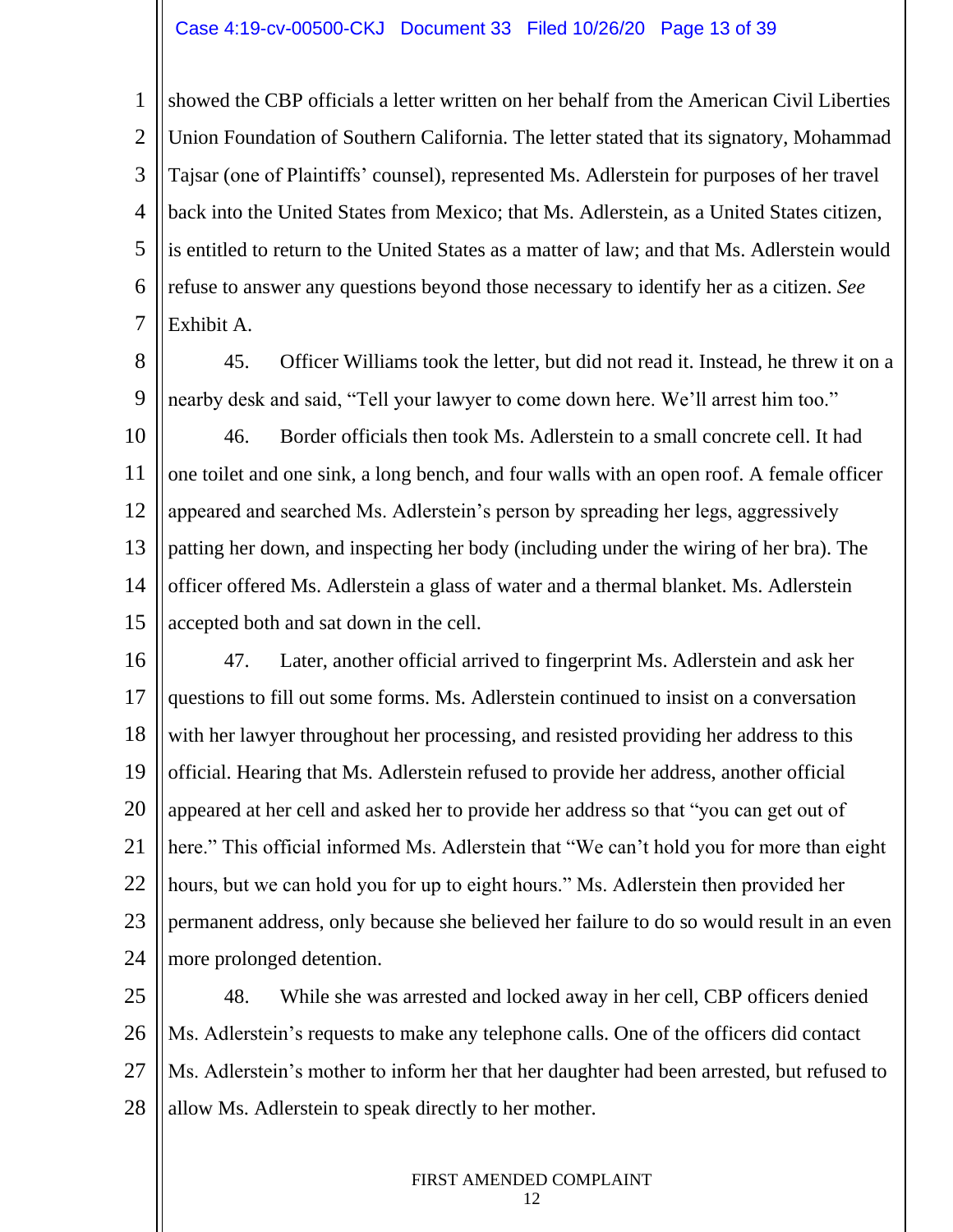1 2 3 4 49. Throughout her detention, various officers at numerous times accused Ms. Adlerstein of "smuggling illegal aliens" and violating 8 U.S.C. § 1324 (the federal statute criminalizing harboring certain undocumented immigrants), despite the absence of any evidence she had done so.

5 6 7 50. As the hours went by, Ms. Adlerstein became increasingly concerned for her wellbeing. The cell was cold, she was barefoot, and the headache which she entered her cell with began to intensify.

8 9 10 11 12 51. By around 9 p.m., four hours into her detention and with no end in sight, Ms. Adlerstein began banging on the doors of the cell and yelling. An officer appeared at the cell door and asked, "What do you want?" Ms. Adlerstein responded by asking "Why are you detaining me?" The officer responded, "There is an ongoing investigation, it won't take long."

13 14 52. Ms. Adlerstein asked the officer, "How long can you detain me?" He replied, "Indefinitely."

15 16 53. Ms. Adlerstein again asked if she could speak with her lawyer. He responded, "No, because there aren't any charges yet."

17 18 19 20 21 54. As Ms. Adlerstein became increasingly concerned and upset, she told the officer that he and his colleagues were violating her rights and detaining her for far too long. He dismissed her complaints, stating, "The Fourth Amendment doesn't apply here." Multiple border officials repeated this same phrase to Ms. Adlerstein during her detention.

22 23 24 25 26 27 28 55. Ms. Adlerstein eventually demanded the officers call her an ambulance, as her headache had become unbearable. In response, an officer ultimately took her out of the cell and brought her into the nearby office. There, officers informed her that they could release her but that she needed to give them her contact information. At that time, a CBP officer told her: "There's an ongoing investigation, which is why I'm holding you so long." He informed her that "HSI wants to do a deferred interview," explaining that this was the reason the officials needed her contact information. Ms. Adlerstein,

# FIRST AMENDED COMPLAINT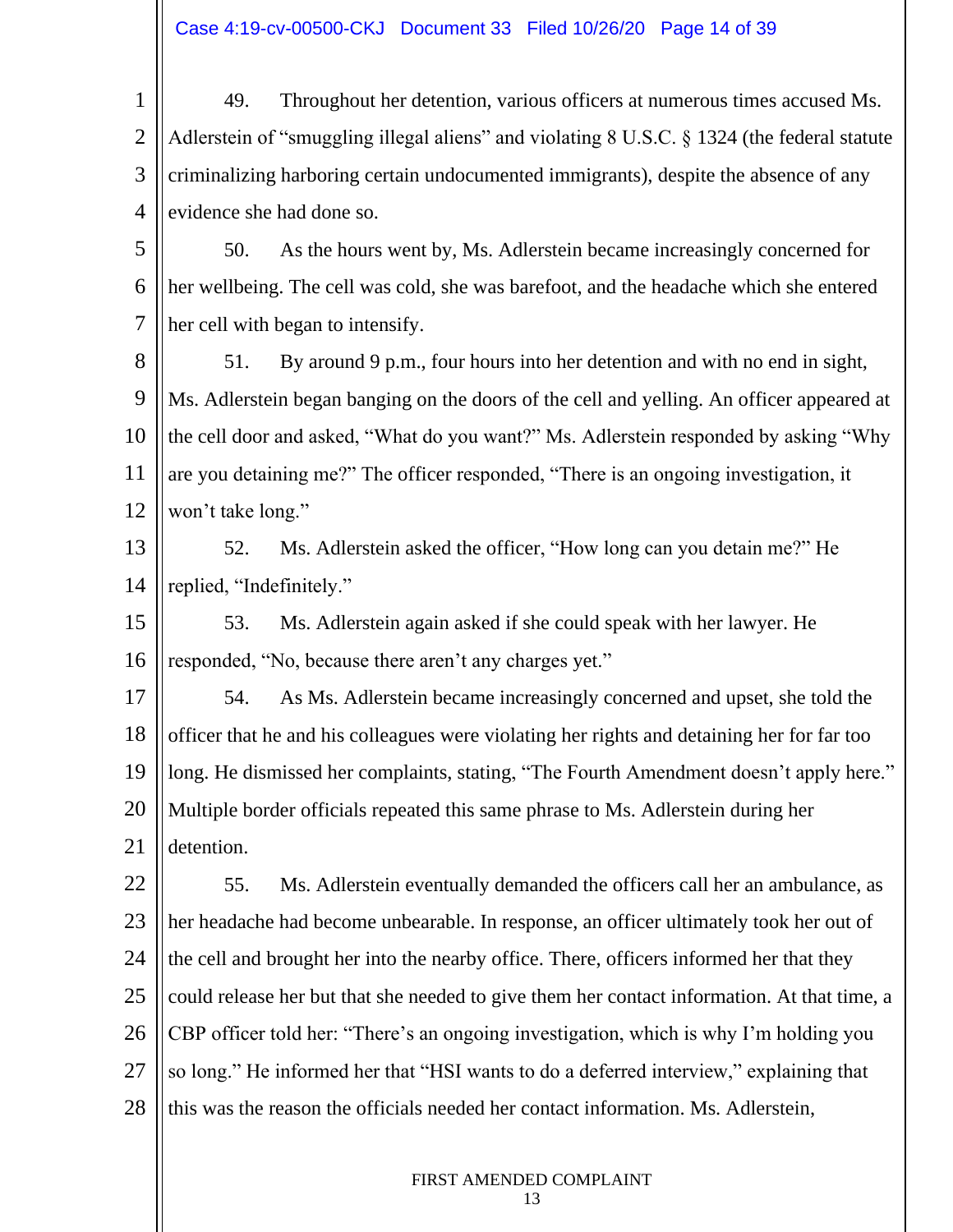1 2 understanding that she would not be released without disclosing her contact information, finally provided it against her will. The officers then released her.

3

4

5

6

56. Approximately ten days later, an HSI official, James Mike Stanton, contacted Ms. Adlerstein by telephone and asked to speak with her regarding her experience. Ms. Adlerstein's counsel asked that he provide the questions he wished her to answer in writing. Mr. Stanton never did.

7 8 9 10 11 12 13 14 57. Following her May 5 arrest, Ms. Adlerstein traveled to Mexico three times, twice when driving her own car and once driving in a friend's vehicle. Ms. Adlerstein was not accompanying or observing any asylum seekers on any of these three occasions. Nonetheless, on the two occasions she drove her own vehicle, May 9 and May 11, Ms. Adlerstein's vehicle was stopped at the U.S.-Mexico border by U.S. border officials who referred her to secondary inspection and searched her vehicle. Each of these secondary detentions lasted approximately fifteen minutes. On the other occasion, she was let through without incident.

15 16 17 18 19 20 21 58. Because of her May 5 arrest, Ms. Adlerstein stopped legally accompanying individuals at Lukeville, and dramatically cut her lawful volunteer work in Sonoyta, as she is scared to continue her work on behalf of asylum seekers. Ms. Adlerstein fears that Defendants will continue to subject her to unlawful detention and arrest at the border, particularly if she were to accompany migrants. Given that border officers justified her arrest by claiming she illegally smuggled an asylum seeker when accompanying the individual, Ms. Adlerstein's fear is well-founded.

22 23 24 25 26 27 28 59. This fear prevented Ms. Adlerstein from volunteering at the border. Despite planning on doing so in the future, she stopped observing migrants who wished to present asylum claims at the Lukeville Port of Entry, fearing that Defendants' officers would arrest her again. For instance, shortly after her arrest, management at a Sonoyta-based migrant shelter informed Ms. Adlerstein that a woman and her child had arrived at the shelter and had planned on presenting themselves at the Lukeville port to seek asylum. Shelter management asked if Ms. Adlerstein would observe the woman and her child

# FIRST AMENDED COMPLAINT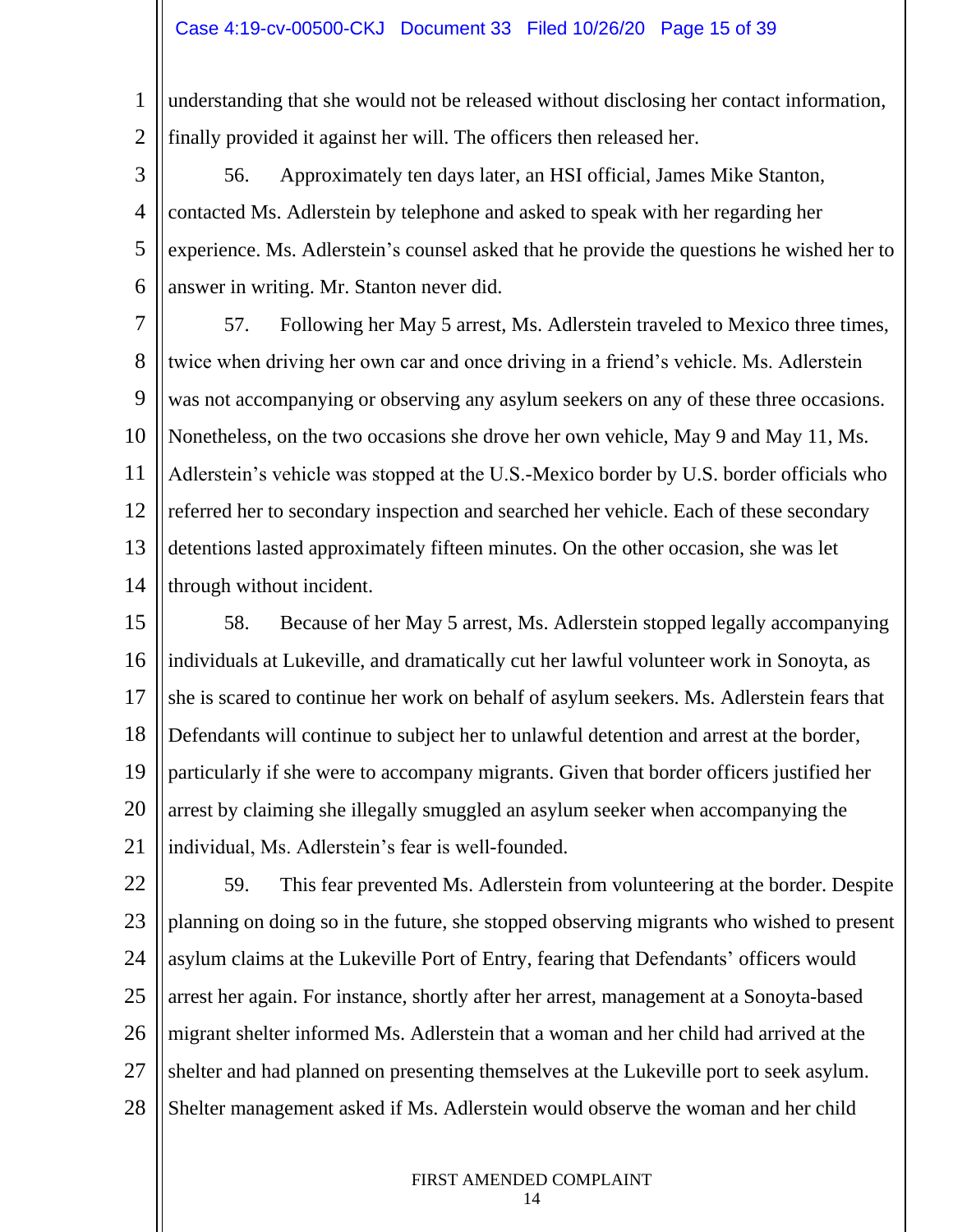### Case 4:19-cv-00500-CKJ Document 33 Filed 10/26/20 Page 16 of 39

1 2 3 presenting themselves at the border. In large part due to her arrest, Ms. Adlerstein refused and informed management that she felt unsafe accompanying the woman given Ms. Adlerstein's recent arrest.

4 5 6 7 8 9 10 11 12 60. Defendants' arrest also prevented Ms. Adlerstein from creating an asylum clinic based out of Sonoyta, a project she had been working on for months prior to her arrest. In conjunction with immigration lawyers with whom she had been communicating, Ms. Adlerstein developed a program that would connect asylum seekers with lawyers who could provide legal advice to migrants who sought it, and that would facilitate the observation of asylum seekers presenting asylum claims at Lukeville. Among other tasks, Ms. Adlerstein planned on interfacing directly with Lukeville border officers to develop the safest and most efficient process for asylum seekers to present themselves at the port.

13 14 15 16 17 61. Ms. Adlerstein also planned on becoming a program director for this new clinic. However, following her arrest, these plans collapsed. Ms. Adlerstein could not ensure the safety of herself or others who might accompany asylum seekers to the port, and felt that Defendants' hostility to humanitarian volunteers made the formation of this clinic impossible.

18 19 62. The leaked May 30 External Intelligence Note, *see supra* ¶¶ 26–27, further confirmed Ms. Adlerstein's fear of further surveillance and arrest.

20 21 22 23 63. Ms. Adlerstein has never been arrested or convicted of any crime. Nor has she ever smuggled or trafficked migrants across the U.S.-Mexico border, or directed or knowingly assisted, encouraged, induced, or brought any migrants to enter the United States without authorization.

- 24
- 25

# **B. Defendants illegally maintain records about Jeff Valenzuela and Alex Mensing and subjected them to repeated seizure at the border.**

26 27 28 64. Plaintiffs Jeff Valenzuela and Alex Mensing are long-time humanitarian activists and are volunteers with Pueblo Sin Fronteras, a transborder organization made up of human rights defenders. PSF volunteers are driven by their basic belief that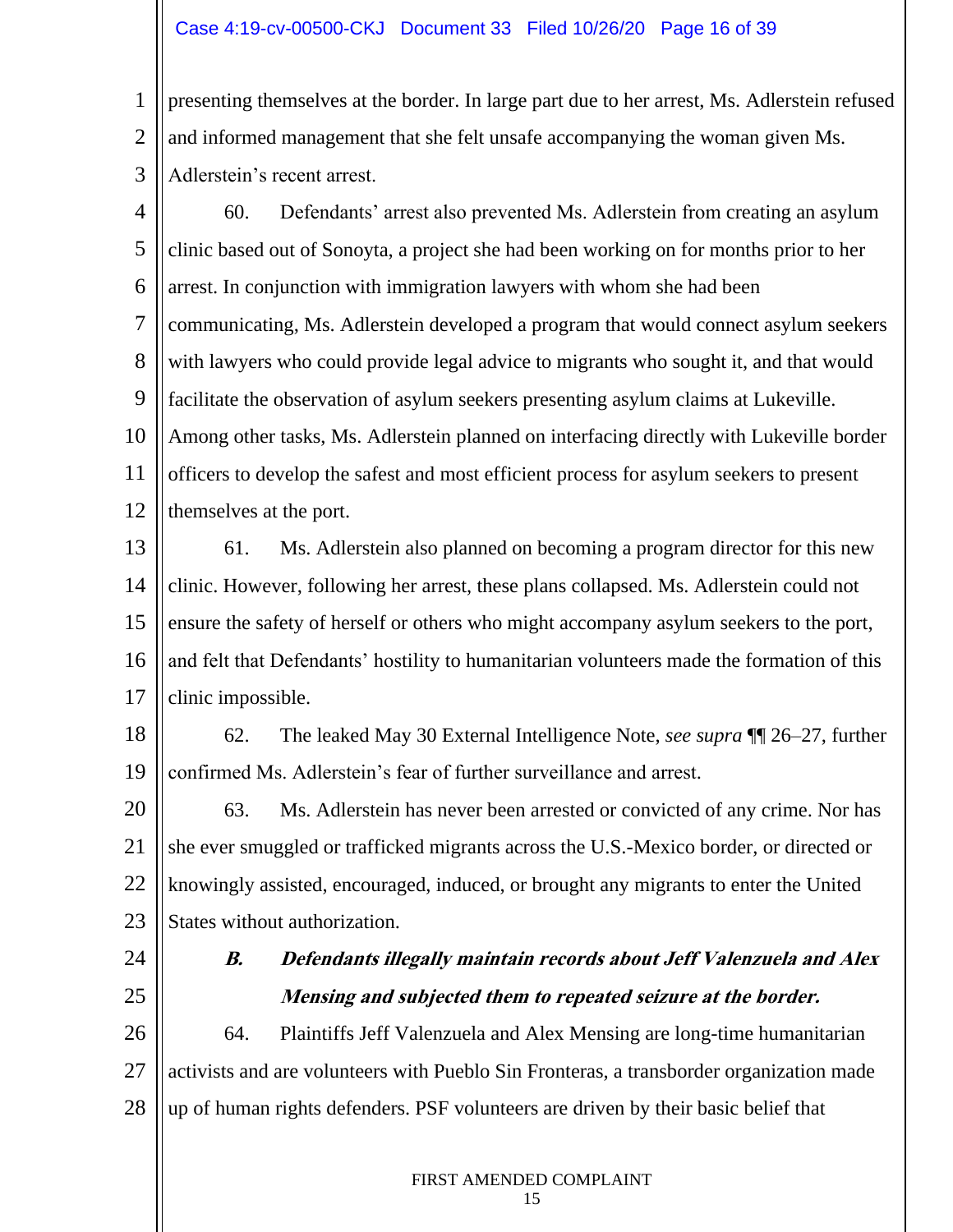### Case 4:19-cv-00500-CKJ Document 33 Filed 10/26/20 Page 17 of 39

1 migration is a human right, and that vulnerable populations of migrants deserve access to 2 necessities like food, clothing, shelter, and health care. PSF promotes accompaniment, 3 humanitarian assistance, leadership development, recognition of human rights, 4 coordination of know-your-rights trainings, and support to immigration detainees in the 5 United States and their families and communities in the United States and in Mexico. 65. Defendants' intrusive seizure program collected an extraordinary amount of 6 7 information about Plaintiffs Valenzuela and Mensing. Both Plaintiffs are included in the 8 Operation Secure Line "list" of targets. For every individual on that list, the database 9 includes their photograph, their name, their date of birth, their "country of 10 commencement," and their alleged "role" within the larger cross-border migrant support 11 network. The list also includes information about whether Defendants placed an alert on 12 the person (under a space called "Alert Placed"), whether Defendants detained, arrested, 13 or interviewed a person (demarked by a colored "X" mark over their photo), and whether 14 the United States government revoked their visa or Trusted Traveler pass (under a space 15 called "Disposition"). 16 66. The Secure Line list shows Plaintiffs Alex Mensing and Jeff Valenzuela as 17 follows: 18 19 20 21 22 **Alexander MESING** Jeff VALENZUELA 23 DOB:  $DOB:$ COC: US COC: US 24 Role: N/A Role: Unknown Alert Placed: No **Alert Placed: Yes** Disposition: **Disposition: Pending** 25 Interview conducted **Encounter** 12/26/2018

27 28 67. In addition to the list itself, Defendants also created separate, individual dossiers on each person in the database containing private and First Amendment-

26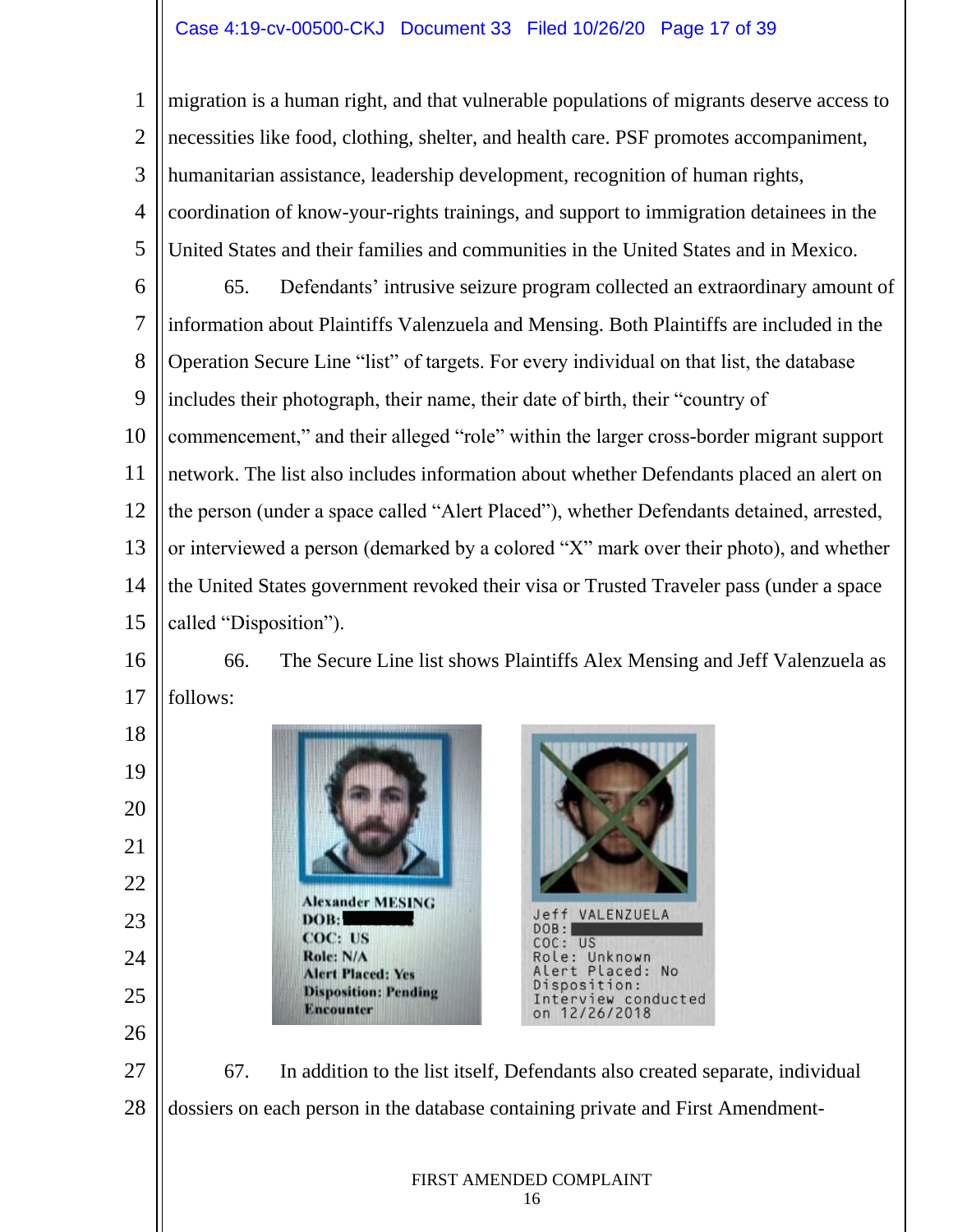1 2 3 4 5 6 protected information. In the case of one dossier, Defendants amassed a trove of records about the individual, "including specific details about the car she drives, her mother's name, and her work and travel history," as well as information that describes her associational activity with migrants and other humanitarian organizations.<sup>13</sup> Upon information and belief, Defendants maintain dossiers of Plaintiffs Alex Mensing and Jeff Valenzuela containing similar private First Amendment-protected information.

7

### **1. Jeff Valenzuela**

8 9 10 11 68. Mr. Valenzuela is a long-time humanitarian activist and organizer. He has volunteered with PSF since the middle of 2018. Prior to that, Mr. Valenzuela provided humanitarian assistance to migrants in Tijuana who had arrived in the city after traveling through Mexico.

12 13 14 15 69. Beginning in October 2018, Mr. Valenzuela began more actively volunteering with migrants traveling through Mexico. In early November 2018, for example, Mr. Valenzuela traveled to Tijuana, where he met with locals and authorities and helped establish a migrant shelter at the Benito Juarez sports complex.

16 17 18 19 20 21 70. Mr. Valenzuela has had a lifetime of travel across the border between California and Mexico. Prior to July 2018 (when he began the bulk of his volunteer work with migrants in Mexico), he had only been referred to secondary inspection once. Beginning in December 2018, however, Defendants identified Mr. Valenzuela as a person of interest, began surveilling his activities and his work, and targeted him for intrusive seizures at the border.

22 23 24 25 26 71. On December 26, 2018, Mr. Valenzuela traveled into the United States via the PedWest pedestrian port within the larger San Ysidro Port of Entry. After presenting his passport, Defendants referred Mr. Valenzuela to secondary screening. A CBP officer in a waiting room at the port then instructed Mr. Valenzuela to leave his wallet and telephone in the room's counter.

- 27
- 28

<sup>13</sup> Jones, *supra* note 4.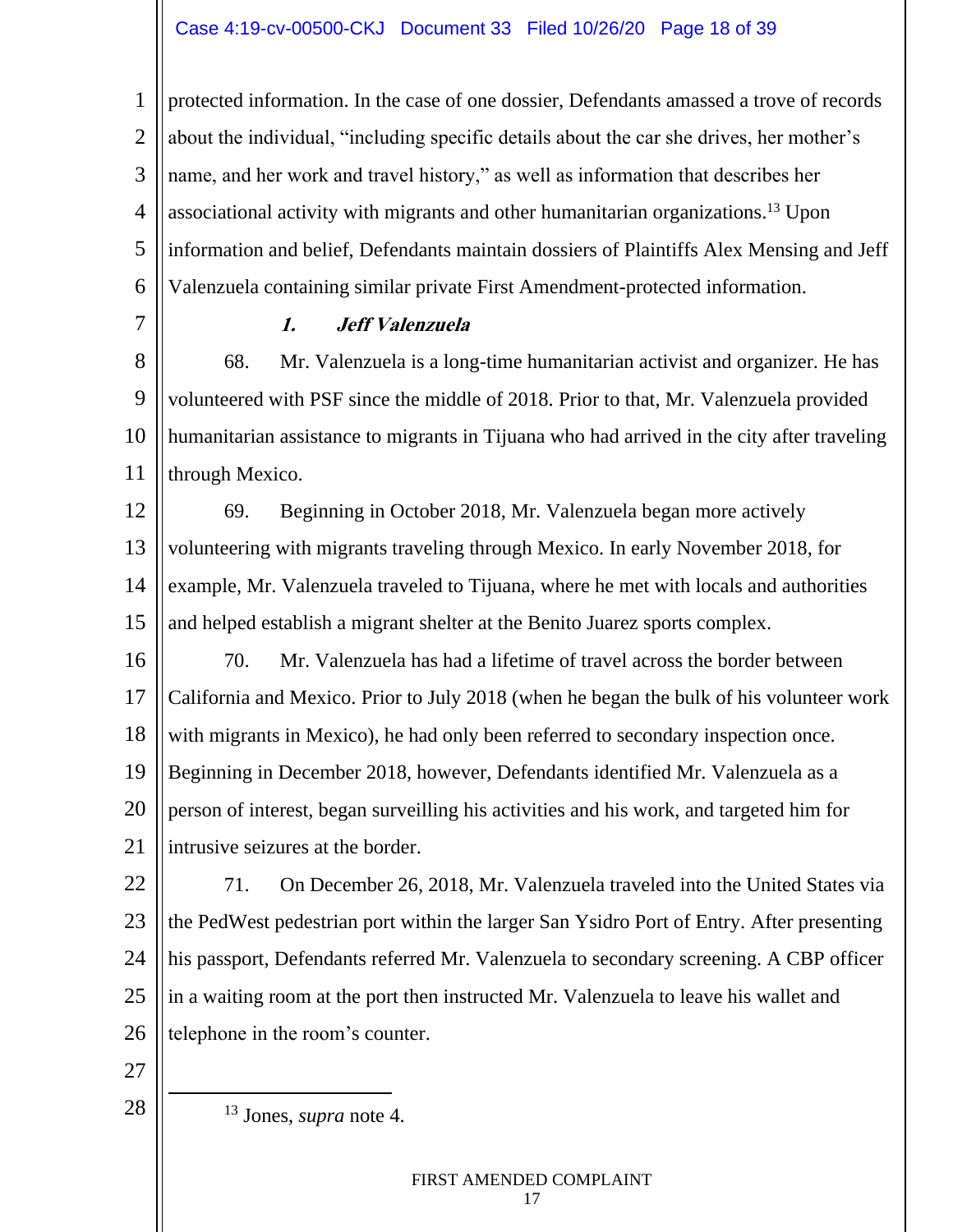1 2 3 4 72. After he had waited for two hours, two plainclothes officers, whom upon information and belief were HSI officers, escorted Mr. Valenzuela into an interview room. They began asking him a series of questions about himself, his work, about the caravan generally, and about the condition of migrant shelters in Tijuana.

5 6 73. These officials asked Mr. Valenzuela what he did for work and what he was doing in Tijuana.

7 8 9 74. They then asked, "Are you part of an organization?" Mr. Valenzuela responded that he volunteered with several different organizations. The officials asked him to identify them, which he reluctantly did.

10 11 12 13 14 75. The officials also asked Mr. Valenzuela about conditions at a specific migrant shelter in Tijuana named El Barratel. As part of this line of questioning, one of the officials informed Mr. Valenzuela that their questions were designed to allow the officials to ascertain the conditions at the shelter, explaining that they needed to question "people like" Mr. Valenzuela in order to find out this information.

15 16 17 76. The questioning lasted approximately fifteen minutes. The officials took notes of the entire interrogation on notepads, then placed them in records available for other officials within the Defendant agencies to review.

18 19 20 21 22 23 24 77. When the questioning ended, one of the officials left the room and returned with Mr. Valenzuela's telephone. The officials then informed Mr. Valenzuela that they needed to review the contents of his telephone, saying, "It's standard procedure to make sure you don't have child pornography." They demanded he show them his phone's contents, and informed him that his refusal would result in its confiscation and delivery to a second location. They told him that he risked having his phone unlocked at this second location if he did not comply.

25 26 27 28 78. Fearing that he had no other choice, and not wanting to lose his mobile phone indefinitely, Mr. Valenzuela did as instructed. He allowed the officials to scroll through photographs on his telephone. The official perusing his phone periodically stopped and asked questions about his photographs, wanting to know details about the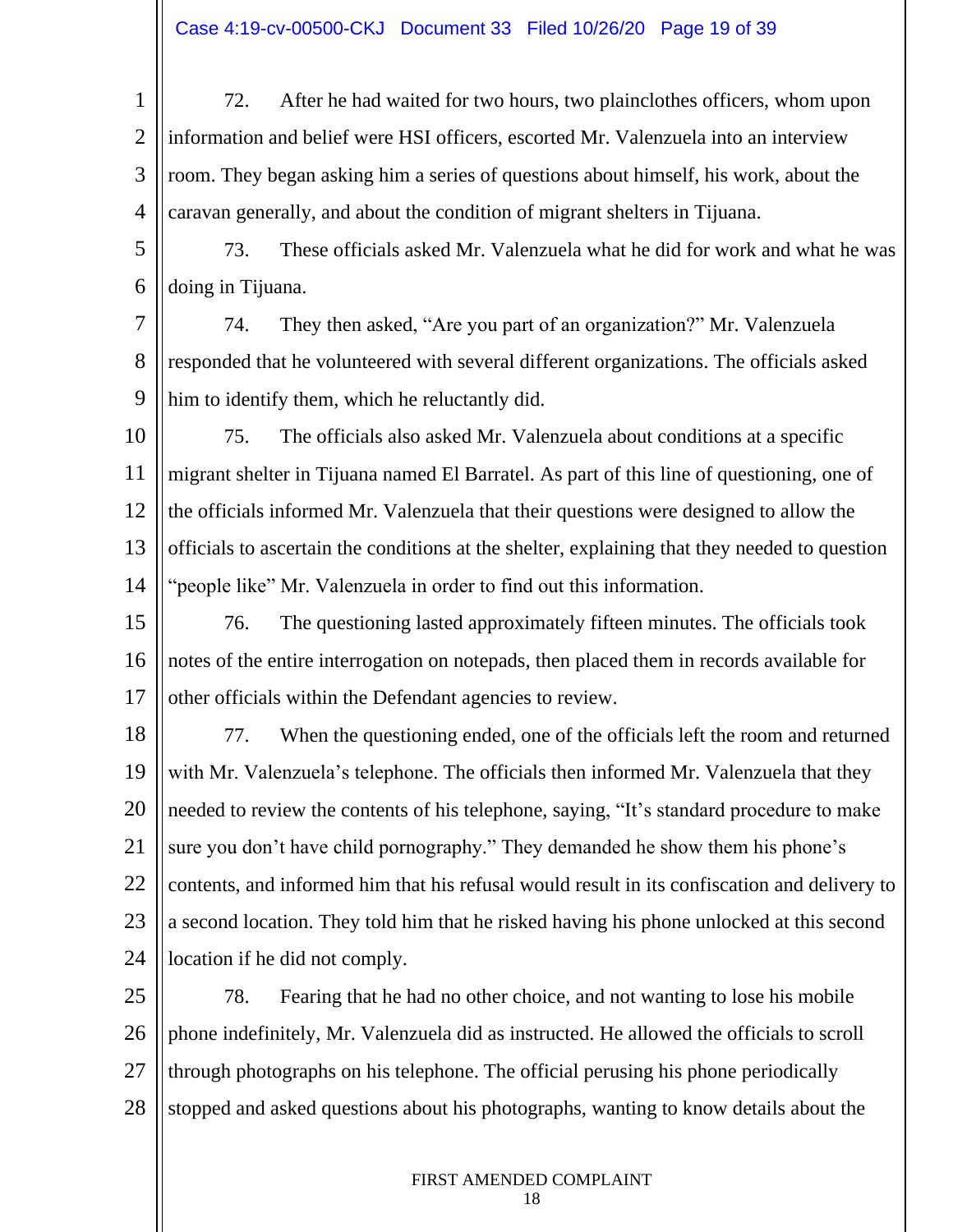1 pictures.

2 3 4 5 6 79. The officials eventually released Mr. Valenzuela after holding him for approximately two and a half hours. Mr. Valenzuela returned to Mexico that same day. 80. Two days later, on December 28, Mr. Valenzuela again attempted to cross the border from Mexico into the United States. This time, he crossed at San Ysidro via automobile.

7 8 9 10 11 81. When he pulled up to the initial port inspection area to hand his passport to a CBP officer, he was immediately flagged and referred to secondary inspection. Two officers then approached his vehicle. The officers abruptly asked him to exit the vehicle and demanded he place his hands behind his back. The officers then handcuffed him. "This is just standard procedure," they claimed.

12 13 14 15 16 82. The officers then walked him to a window-less booking room past a discreet door nearby. It was a long room, with CBP officers stationed behind a counter. At that point, CBP agents removed his handcuffs and instructed Mr. Valenzuela to place his hands on the counter while they searched him and removed his belongings, including his wallet and telephone.

17 18 19 20 83. Officers then sat Mr. Valenzuela on a bench in the room and shackled his ankles with handcuffs to the bench's steel legs. They held Mr. Valenzuela chained to the bench for four hours. They did not permit him to move from the bench except on two brief occasions, when they agreed to allow him use of a nearby restroom.

21 22 23 24 25 26 27 84. Four hours later, two other plainclothes officers came to Mr. Valenzuela and removed the cuffs at his ankles. They escorted him to an interview room with a metal table and metal stools, then positioned him across from them. After seating him in that intimidating setting, one officer sitting directly across from him, named Ochoa, began to aggressively interrogate Mr. Valenzuela while the other officer sat in a chair off to Mr. Valenzuela's side. Both had notepads and took notes as Mr. Valenzuela answered their questions.

28

85. "We figured you knew what this was about," said Ochoa. Mr. Valenzuela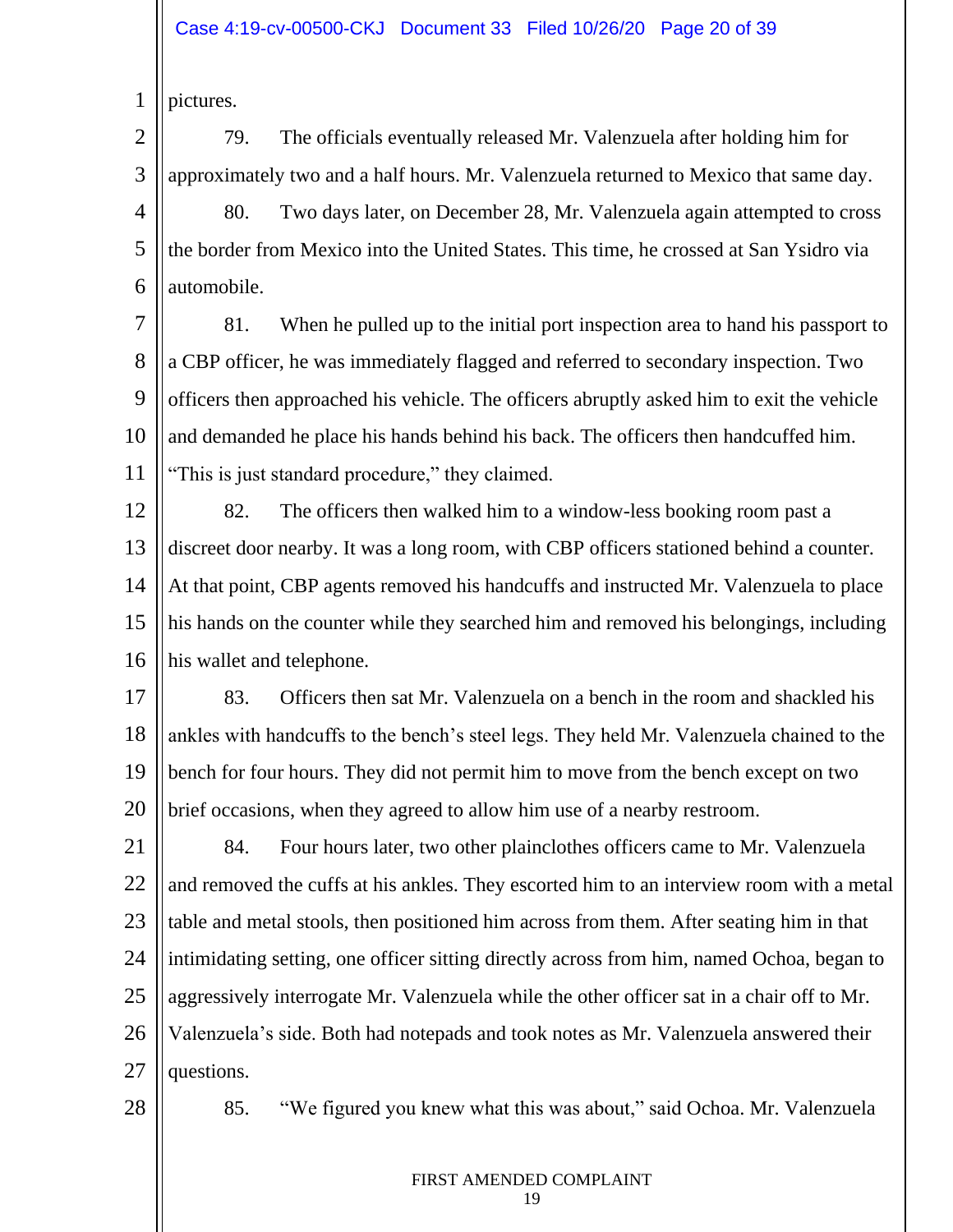1 2 understood Ochoa to mean that the officials wanted to speak to him about his humanitarian work with migrants.

3 4 5 6 86. Given the intimidating setting and his fear of being chained up again for hours, Mr. Valenzuela felt pressured into responding to the questions. What followed was an interrogation that featured many of the same questions border officials asked him two days prior.

7 8 87. The interrogation began with Ochoa asking Mr. Valenzuela where and with whom he lives. Mr. Valenzuela answered.

9 10 11 88. Ochoa then asked what Mr. Valenzuela does for a living, and how he makes money. Feeling pressured to respond, Mr. Valenzuela reluctantly disclosed information.

12 13 14 15 89. The agents eventually turned the subject of the questions to Mr. Valenzuela's political beliefs. They asked him, "Why do you do what you do?" When Mr. Valenzuela responded, Ochoa stated, "I know you're doing this from a humanitarian point of view. You're doing the right—, what you think is the right thing."

90. The questioning lasted approximately fifteen minutes.

91. At the conclusion of the questioning, the officers confiscated Mr.

18 19 Valenzuela's smartphone. They returned it to him approximately forty-five minutes to one hour later.

20 21 22 23 92. When Mr. Valenzuela inspected the phone, he found that border officials had accessed the email application on his device, even refreshing it to pull more recent messages. He also discovered that most of the other applications on his device had been accessed.

24

16

17

93. Mr. Valenzuela's entire detention lasted approximately five hours.

25 26 27 28 94. Approximately two weeks later, on January 9, 2019, Mr. Valenzuela traveled again via automobile through San Ysidro. Defendants again referred him to secondary inspection. Two plainclothes officers—upon information and belief, HSI officials—walked up to Mr. Valenzuela's vehicle to question him.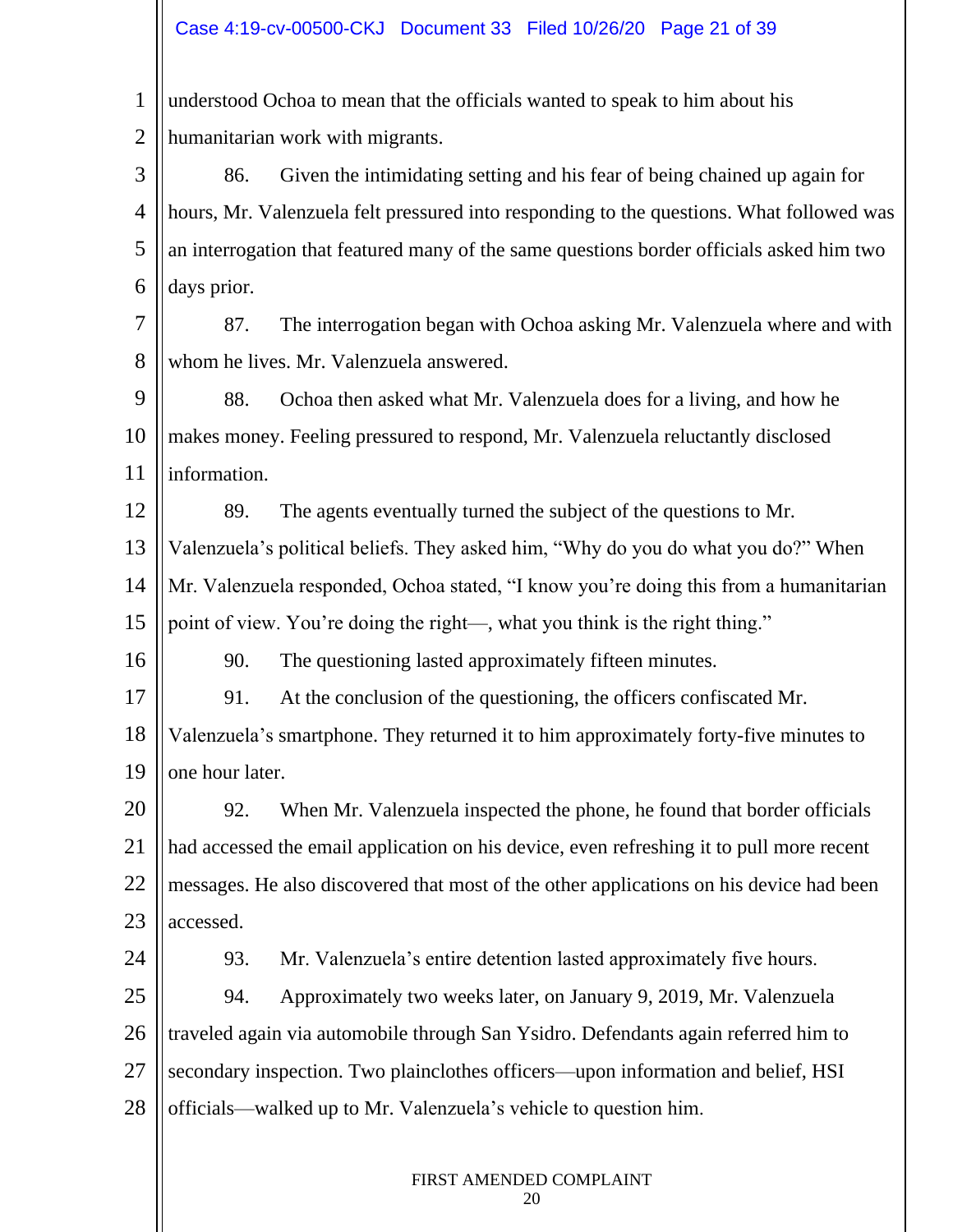1 2 3 4 5 95. The officials informed Mr. Valenzuela that he should expect continued referrals to secondary inspection each time he crossed the U.S.-Mexico border. One of the officials informed Mr. Valenzuela that he had reviewed Mr. Valenzuela's file, and asked if Mr. Valenzuela had any additional information to report since his prior detention.

6 7 96. The officer asked Mr. Valenzuela what he planned on doing in San Diego. He also asked if anything has changed regarding the caravan since the last questioning.

8 9 97. While the interrogation at his car continued, other CBP officials conducted a canine search of Mr. Valenzuela's car.

10 11 12 13 98. At the conclusion of the vehicle search, one of the officers informed Mr. Valenzuela that the government did not want him "smuggling people" or "documents," and that was the purpose of the secondary detention. This episode lasted approximately forty minutes.

14 15 16 17 18 19 99. Mr. Valenzuela next crossed into the United States on January 10, 2019, when Defendants again referred him to secondary inspection. While attempting to cross on foot at PedWest, a CBP officer called Mr. Valenzuela to him and asked a few questions, including where he was headed, whether he would be returning to Tijuana, and what his purpose in the United States was. The agent noted Mr. Valenzuela's responses, and released him. This detention lasted less than fifteen minutes.

20 21 22 23 100. Mr. Valenzuela next crossed into the United States on January 15, 2019 at PedWest, for a job interview. Defendants again referred Mr. Valenzuela to secondary. Two plainclothes officers who, upon information and belief were HSI officers, again questioned him, searched his backpack, and released him.

24 25 26 27 28 101. The two officers included Ochoa, the same officer who had previously interrogated Mr. Valenzuela. Ochoa asked if any personal information had changed since the last detention. The officers asked Mr. Valenzuela where he was going, and he told them. They also asked Mr. Valenzuela when he would be returning to Tijuana, and whether he planned on any international travel outside Mexico soon.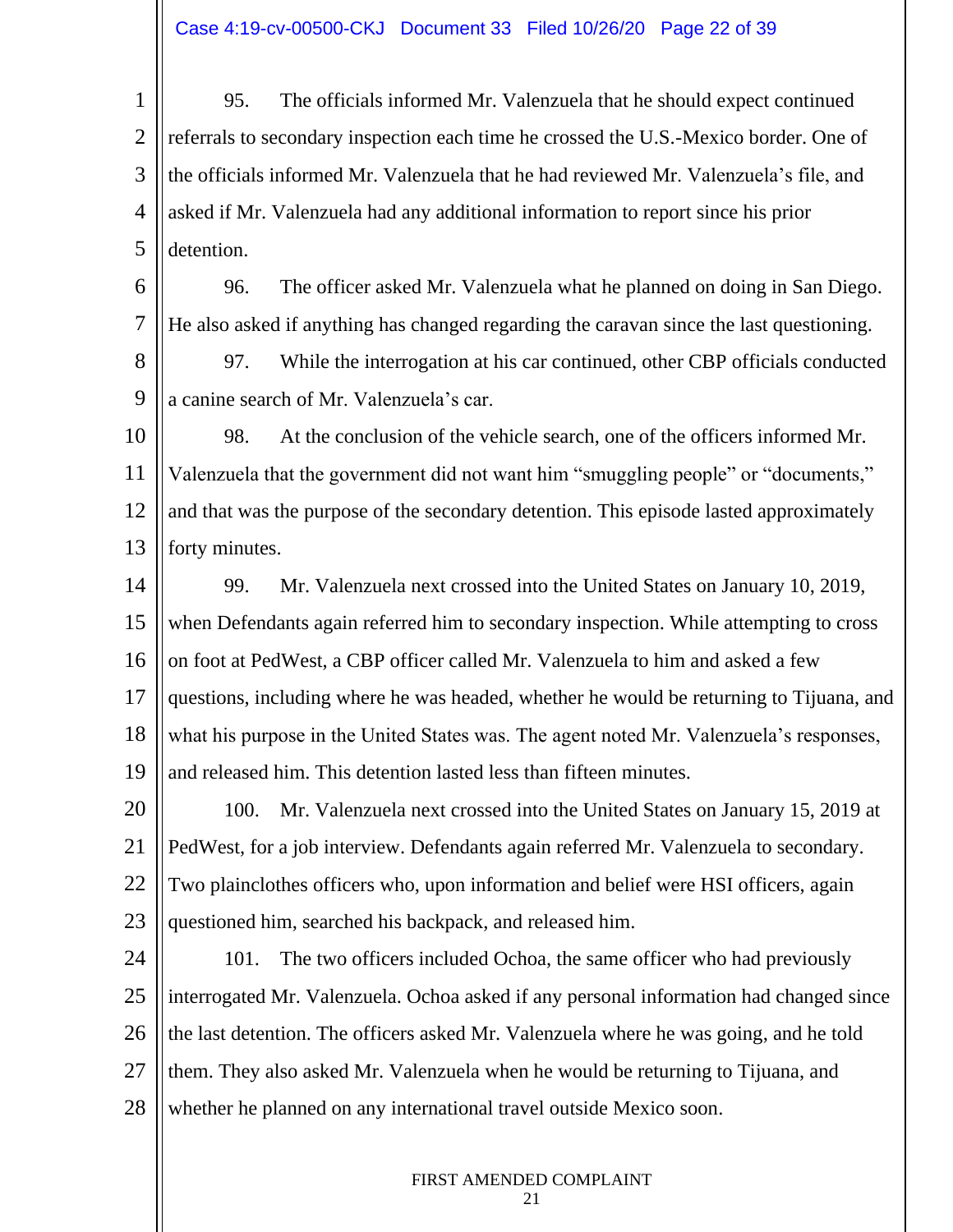1 2 3 102. Ochoa then asked, "Do you guys have anything going on with the caravan?" Mr. Valenzuela, frustrated at being detained yet again, responded, "I'm just heading to a job interview."

4 5 6 7 8 103. The officers then walked Mr. Valenzuela to the main booking area for secondary inspection. Mr. Valenzuela became visibly upset. He stated: "This is ridiculous, I'm crossing five hours early just in case you guys do this." One of the officers replied, smiling, "At least you're getting out of here faster." Mr. Valenzuela eventually was released after a forty-minute detention.

9 10 11 12 13 104. Mr. Valenzuela next crossed into the United States on January 25, 2019 at San Ysidro by automobile. Once again, Defendants referred him to secondary inspection. Upon presenting his passport, CBP officers instructed Mr. Valenzuela to exit his vehicle while they searched it. They then demanded he place his hands behind his back, and handcuffed him.

14 15 16 17 105. The officers walked Mr. Valenzuela to a secure room, then removed his handcuffs. After booking him into the facility, removing his belongings, and searching his shoes, they walked him over to a steel bench and again shackled him at his ankles to the bench.

18 19 20 21 106. Having already been ankle cuffed to the bench before, and fearful of another prolonged arrest, Mr. Valenzuela asked an officer behind the counter, "Is someone going to come talk to me?" The officer responded that border officials were trying to figure that out.

22 23 24 107. Shortly thereafter, an officer from outside walked into the room, unshackled Mr. Valenzuela's leg from the counter, returned his belongings, and walked him out to his car. This detention lasted approximately twenty to twenty-five minutes.

25 26 27 28 108. Following these repeated detentions in December 2018 and January 2019, and following the revelation that Defendants' secret watchlist includes him, Mr. Valenzuela dramatically cut his humanitarian activity. He did this because he fears that further significant work, including with border organizations, would subject him to

# FIRST AMENDED COMPLAINT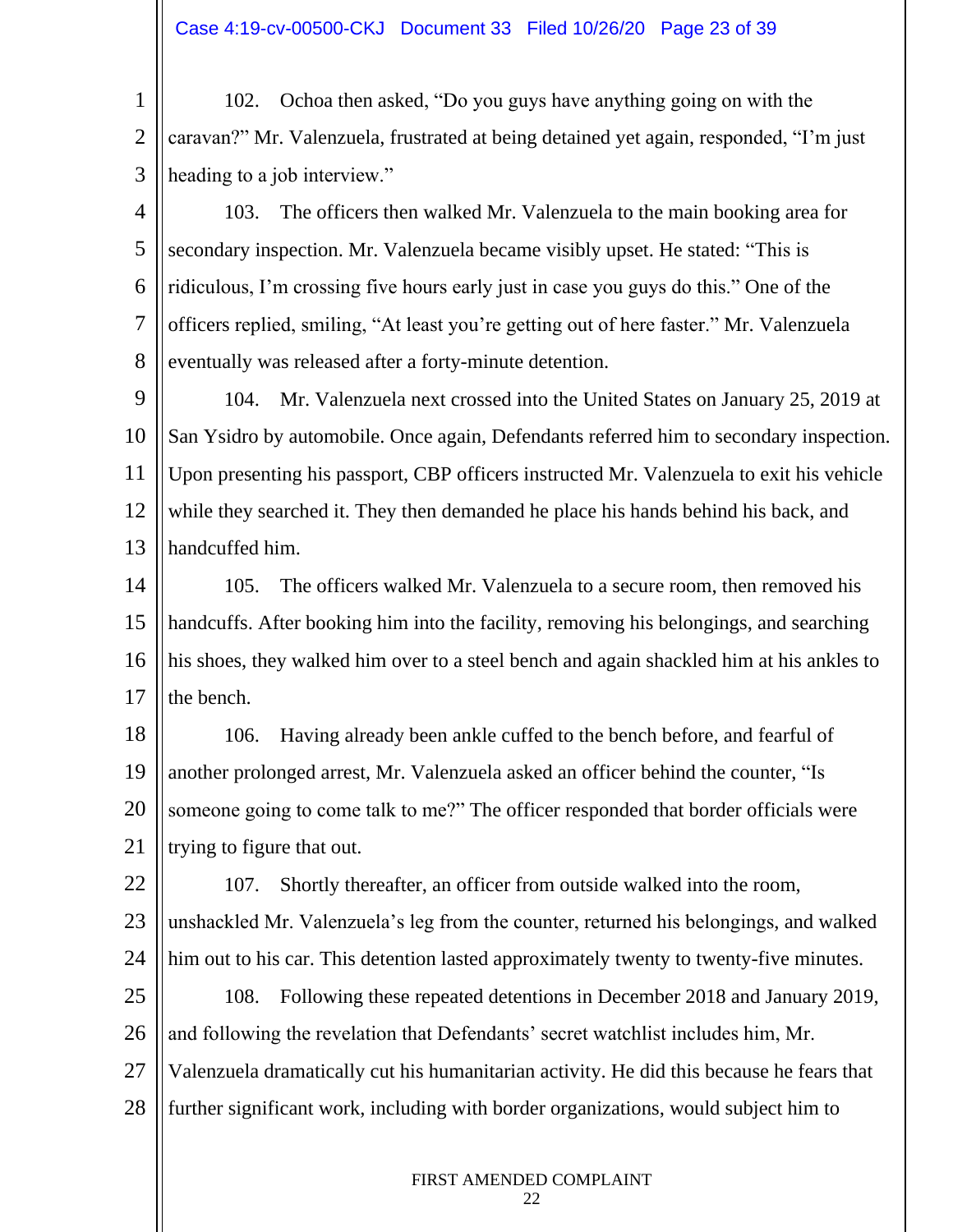1 2 repeated, additional scrutiny and arrest at the border, including shackling, arrest, and interrogation.

3 4 5 6 109. Mr. Valenzuela has never been arrested or convicted of any crime. Nor has Mr. Valenzuela ever smuggled or trafficked migrants across the U.S.-Mexico border, or directed or knowingly assisted, encouraged, induced, or brought any migrants to enter the United States without authorization.

7

### **2. Alex Mensing**

8 9 10 110. Plaintiff Alex Mensing is one of the longest-serving volunteers of Pueblo Sin Fronteras. He has volunteered with the organization since 2014. He has also worked for immigrants' rights organizations in Dilley, Texas and in San Francisco, California.

11 12 13 14 15 16 111. In addition, Mr. Mensing is a frequent commentator on migration policy issues in North America, and is routinely cited in news reports on issues relating to the treatment of migrants in Mexico, Mexican immigration policy, and the conditions of migrants and refugees traveling to the United States. He is a widely known figure among civil society groups in the United States and Mexico who work on the rights of migrants and refugees.

17 18 112. Mr. Mensing traveled between Mexico and the United States frequently, as often as four times per month from January 2017 to January 2019.

19 20 21 113. Due to Mr. Mensing's public work on behalf of migrants, Defendants began a covert investigation into Mr. Mensing. This investigation included surveilling his activities and targeting him for repeated seizures, beginning in June 2018.

22 23 24 25 26 114. Between June 10, 2018, and October 15, 2019, Mr. Mensing entered the United States from Mexico twenty-eight times. On twenty-six of those occasions, Defendants, acting in concert, subjected him to secondary inspection. These inspections resulted in repeated intrusive seizures, including unnecessary interrogation, detention, and physical searches and seizures of his person and his belongings.

27 28 115. Eleven of the twenty-eight crossings occurred between June 10, 2018 and the end of October 2018. In that period, Mr. Mensing traveled into the United States on

# FIRST AMENDED COMPLAINT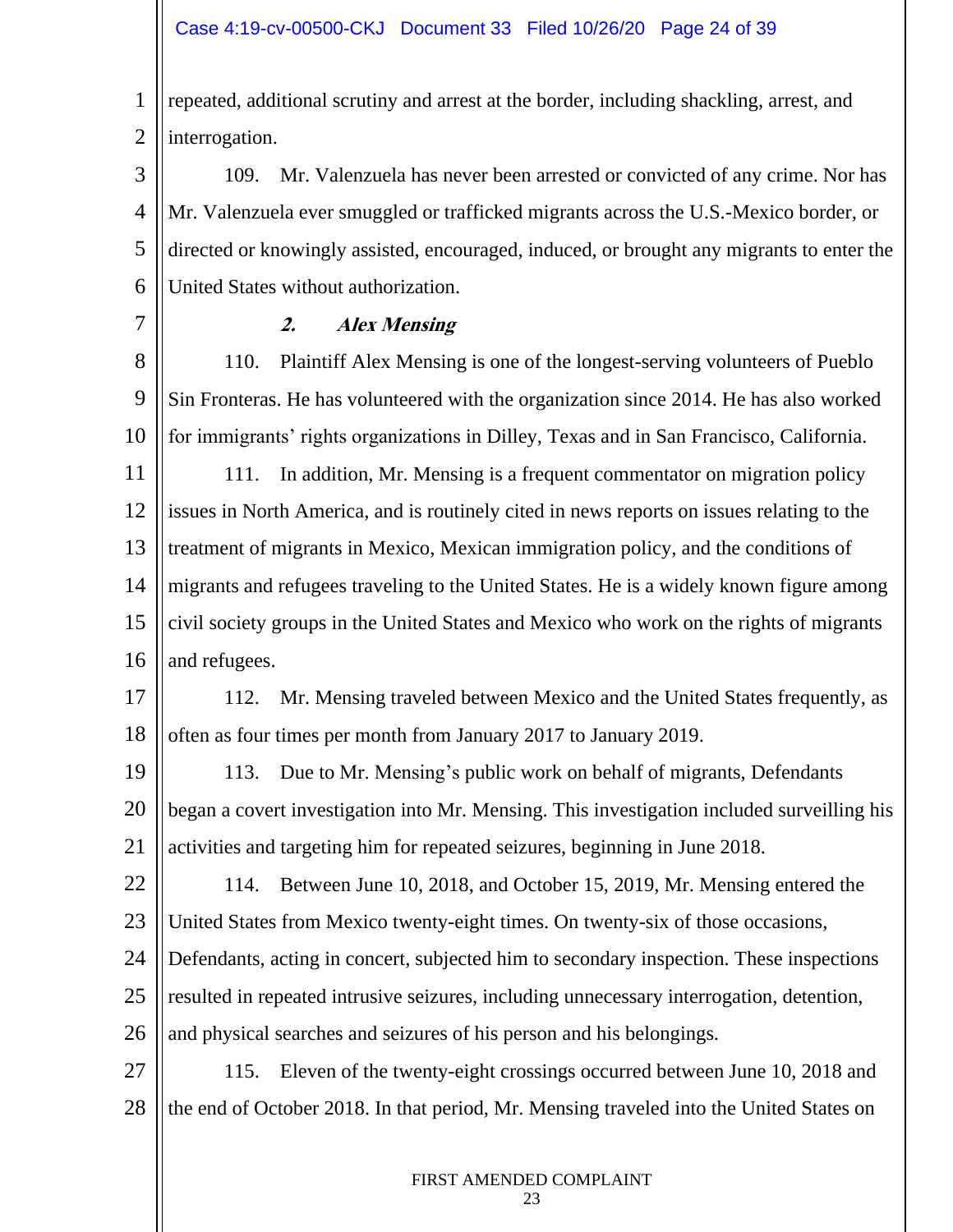1 2 3 4 5 6 7 the following dates: June 10, June 11, June 12, July 2, July 23, September 4, September 10, September 17, October 1, October 15, and October 23. On all but one of those occasions, CBP officers selected Mr. Mensing for intrusive seizures by steering him to secondary inspection. Each seizure lasted anywhere from twenty minutes to forty minutes. During them, border officials directed Mr. Mensing to sit on a bench in a room separate from the main traveler screening room, to not use his cell phone, and to not speak with any other travelers.

8 9 10 11 12 13 14 15 16 17 18 19 20 21 116. After Mr. Mensing waited for varying amounts of time, the CBP officer reviewing his passport typically called on Mr. Mensing to stand and approach him or her, and proceeded to either release Mr. Mensing with a statement such as "You are free to go," or to first search his bag or interrogate him. The interrogations typically asked the same questions, including questioning about his destination, how long he had been in Mexico, what he was doing in Mexico, who he had been with in Mexico, what he was bringing from Mexico, what he does for a living, and other related questions. In some cases, officers reviewed Mr. Mensing's private notebooks, read his personal and professional written notes for several minutes, then questioned him about their contents. 117. Beginning in November, Defendants' investigations and surveillance of Mr. Mensing intensified. Mr. Mensing flew into Los Angeles International Airport from Guadalajara, Mexico on November 11, 2018. Upon arrival, CBP officers steered him once again to secondary inspection, where he waited for approximately twenty minutes. An officer then directed Mr. Mensing to an area for secondary baggage review. While

22 23 24 walking towards the baggage review area, the officer began asking Mr. Mensing questions about his work with migrants. He first asked Mr. Mensing what he did in Mexico. Mr. Mensing replied that he was volunteering.

25 26 27 28 118. The officer then asked for whom he volunteered. Mr. Mensing, fearing he needed to answer the question in order to leave secondary inspection with his belongings, replied that he worked with refugees. The officer asked Mr. Mensing what his job was. Mr. Mensing replied that he was a paralegal.

# FIRST AMENDED COMPLAINT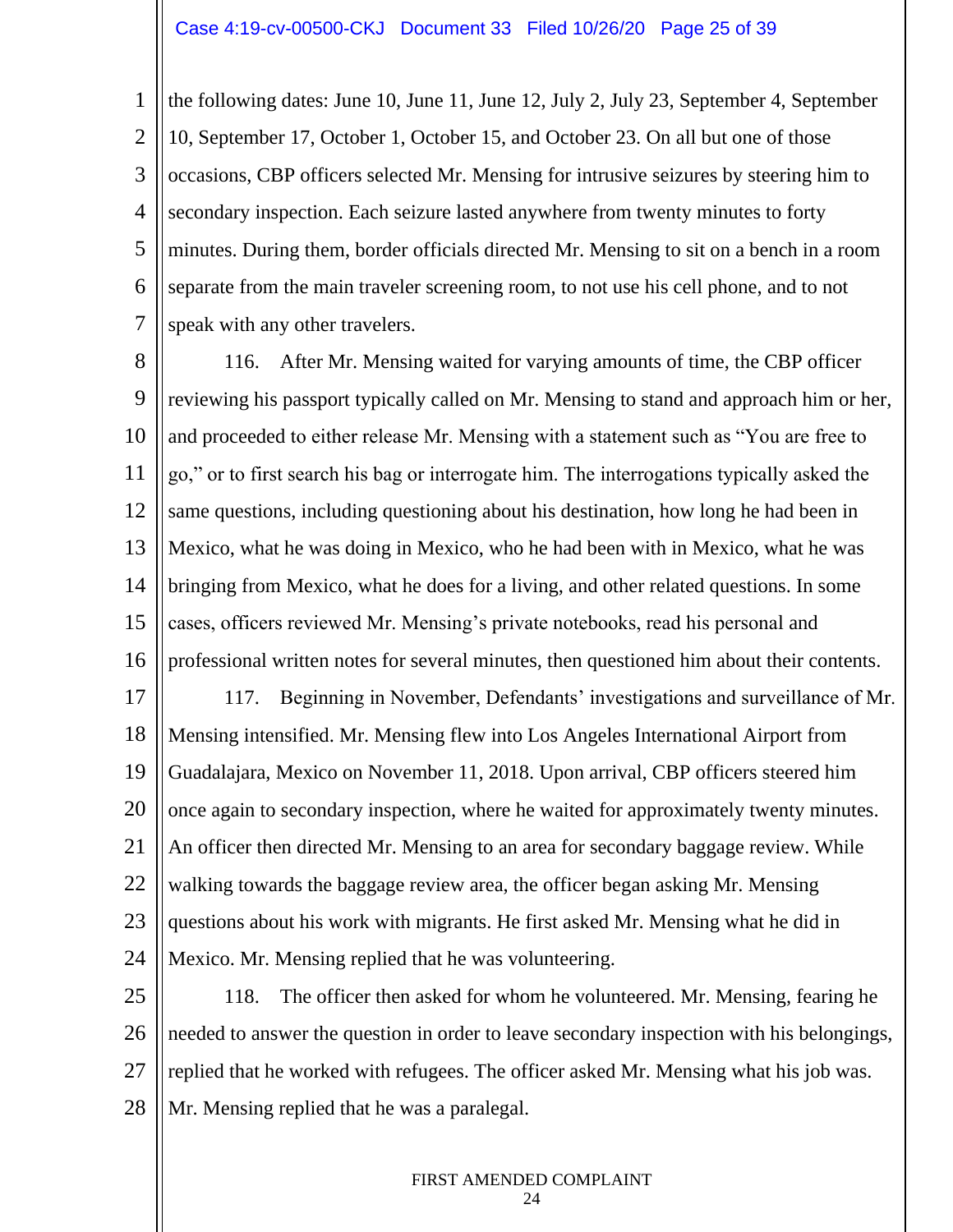1 2 3 4 5 6 7 8 9 10 119. The officer then asked Mr. Mensing what he did with "asylum seekers" in Mexico, although to this point Mr. Mensing had not mentioned that he worked with asylum seekers. This question made him increasingly anxious about the officer's motives, and suggested to him that the federal government—including Defendants—gathered information about his activities in Mexico surreptitiously. Mr. Mensing repeated his earlier response that he worked and volunteered with refugees. The officer kept pressing Mr. Mensing on the type of work he did in Mexico, and what exactly he did *with* and *for*  the asylum seekers. Mr. Mensing felt increasingly uncomfortable at the questions. Mr. Mensing noted that the officer's attitude was aggressive and indicated his disapproval of the questioning.

11 12 13 14 15 16 17 18 120. Upon arriving to the baggage review area, the officer who had escorted Mr. Mensing there instructed him to sit on a bench and went to speak with a second officer who was at one of the x-ray machines. The escorting officer spoke with the second officer for several minutes before leaving, and the second officer then directed Mr. Mensing to approach and place his baggage on the conveyer belt. The second officer asked Mr. Mensing to clarify again the type of work he did, and Mr. Mensing repeated that he was a paralegal. The second officer informed Mr. Mensing that he needed this information to understand what work Mr. Mensing did in Mexico.

19 20 21 22 121. The second officer ended his questioning of Mr. Mensing by asking him whether he recruited migrant workers and whether he worked with marijuana, to which Mr. Mensing responded "no" to both. Mr. Mensing was eventually released after approximately thirty minutes.

- 23 24 25 122. Having been interrogated extensively about his work on November 11, Mr. Mensing expected Defendants to cease its intrusive seizures of him every time he reentered the United States. They did not.
- 26 27 28 123. On December 3, 2018, Mr. Mensing traveled into San Diego via the San Ysidro Port of Entry. After providing his passport at approximately 1:30 a.m., he was sent again to secondary inspection, detained, and interrogated. In the secondary

# FIRST AMENDED COMPLAINT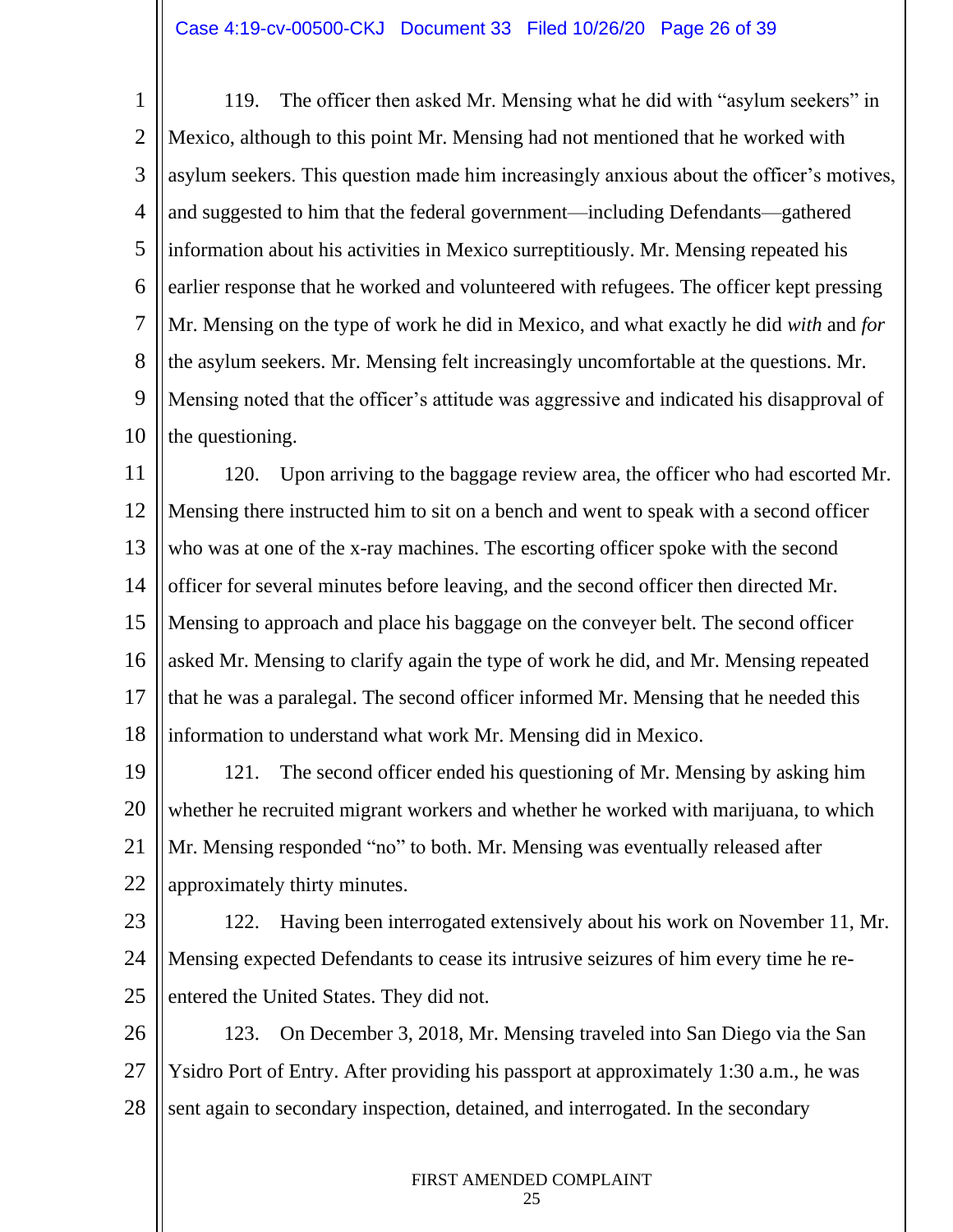### Case 4:19-cv-00500-CKJ Document 33 Filed 10/26/20 Page 27 of 39

1 2 3 4 5 6 7 inspection area, CBP officers directed Mr. Mensing to sit and wait. Mr. Mensing overheard the officers who had his passport speaking about a computer screen record concerning Mr. Mensing having just been updated. After approximately one hour of waiting, Mr. Mensing asked the CBP officers if something was wrong. One of the officers indicated to Mr. Mensing that someone needed to speak with him, and that the person was on their way. Mr. Mensing began feeling increasingly nervous about the prospect of waiting a long period of time for a special officer to arrive to question him.

8 9 10 11 12 13 124. During the wait, a male officer searched Mr. Mensing's backpack and the contents of his pockets. Later, a female officer again searched his backpack and the contents of his pockets, then removed all written materials from his backpack—including notebooks, receipts, and printed materials—to take them with her into another area out of Mr. Mensing's sight. After a considerable delay, she brought them back, put them on the officers' desk, and directed Mr. Mensing to put them back in his backpack.

14 15 16 17 18 19 20 21 22 125. After Mensing had been waiting for approximately two and a half hours, two plainclothes officers—a man and a woman—entered the secondary screening area, announced Mr. Mensing's name, and ordered him to go with them. Upon information and belief, these two officers were agents of HSI. They took him into a separate area beyond a secure metal door. Then they escorted him down a hallway and entered a small cell-like concrete room with a secure metal door, which they closed, and ordered Mr. Mensing to sit on a metal seat at a small metal table. The female officer sat across from Mr. Mensing. The male officer stood in the corner with a notebook taking notes on the subsequent interrogation.

23 24 25 26 27 28 126. The female officer proceeded to interrogate Mr. Mensing, asking him about his work, his education, what his favorite subject was in university, and what his parents' occupations were. The officer also pressed Mensing about his motivation for volunteering with refugees in Mexico. She replied to his response that she considered his perspective to be "dark." After about fifteen minutes, the officers escorted Mensing back to the main secondary inspection area, where his passport and belongings were returned to him and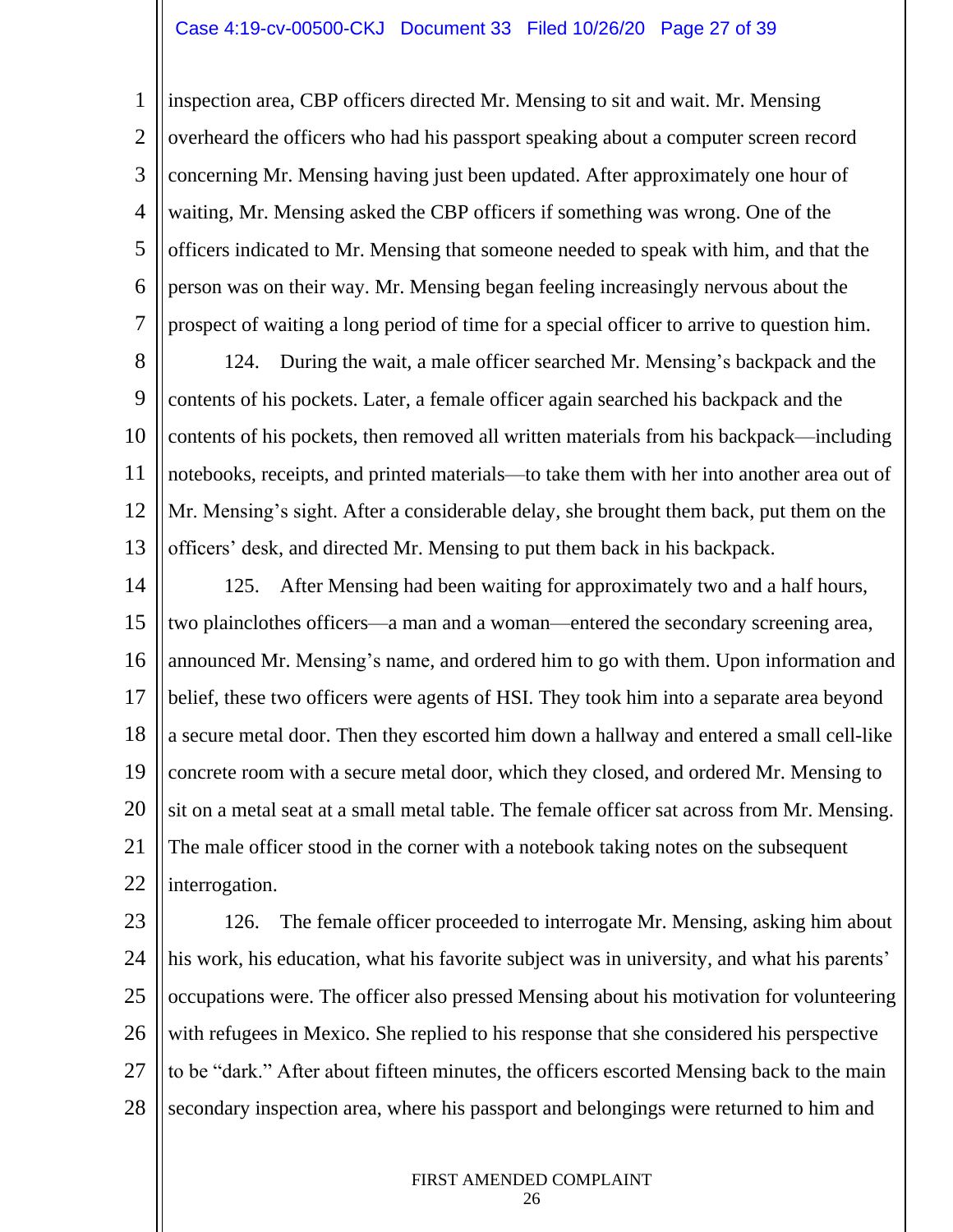1 he could leave. Mensing was very shaken by the encounter.

2 3 4 5 6 127. The next time Mr. Mensing traveled into the United States, Defendants once again subjected him to an intrusive seizure. On December 23, 2018, Mr. Mensing again traveled by foot into San Diego via the San Ysidro Port of Entry at approximately 9:30 a.m. After providing his passport to a CBP officer, he observed the officer looking somewhat confused and overheard her say, "What is this?"

7 8 9 10 128. He was instructed to wait approximately forty-five minutes before two plainclothes officers with badges arrived. Upon information and belief, these two officers were also HSI agents employed by Defendant ICE. They later identified themselves as officers Leon and Lenier.

11 12 13 14 15 16 17 18 129. They instructed Mr. Mensing to walk to a back room. They forced him to empty his pockets, and patted him down after placing his hands on a table. They then escorted him to an interrogation cell. These actions made clear to Mr. Mensing that he was not free to leave the room at his choosing or refuse to answer the agents' questions. 130. The officers began interrogating Mr. Mensing. They asked him how long he had been in Mexico, when the last time he entered Mexico was, and if he had been in that interrogation cell before. Anxious, fearful, and upset at being detained yet again, Mr. Mensing answered all their questions.

19 20 21 131. The officers then asked what he was doing in Mexico, repeating a similar line of questioning from prior detentions. They also asked him how long he had been volunteering in support of migrants. Mr. Mensing reluctantly answered their questions.

22 23 24 25 26 27 28 132. After asking many of the same questions Defendants had asked in prior detentions, the officers pivoted to more intrusive, private matters. They began asking about Mr. Mensing's personal finances, seeking details about Mr. Mensing's previous jobs, how much money he earned in them, and how much he held in savings. They also asked Mr. Mensing how he supported himself financially while in Mexico. Again, fearing not being able to return to the United States, Mr. Mensing answered these questions. 133. The officers then ended the interrogation by asking what he studied in

# FIRST AMENDED COMPLAINT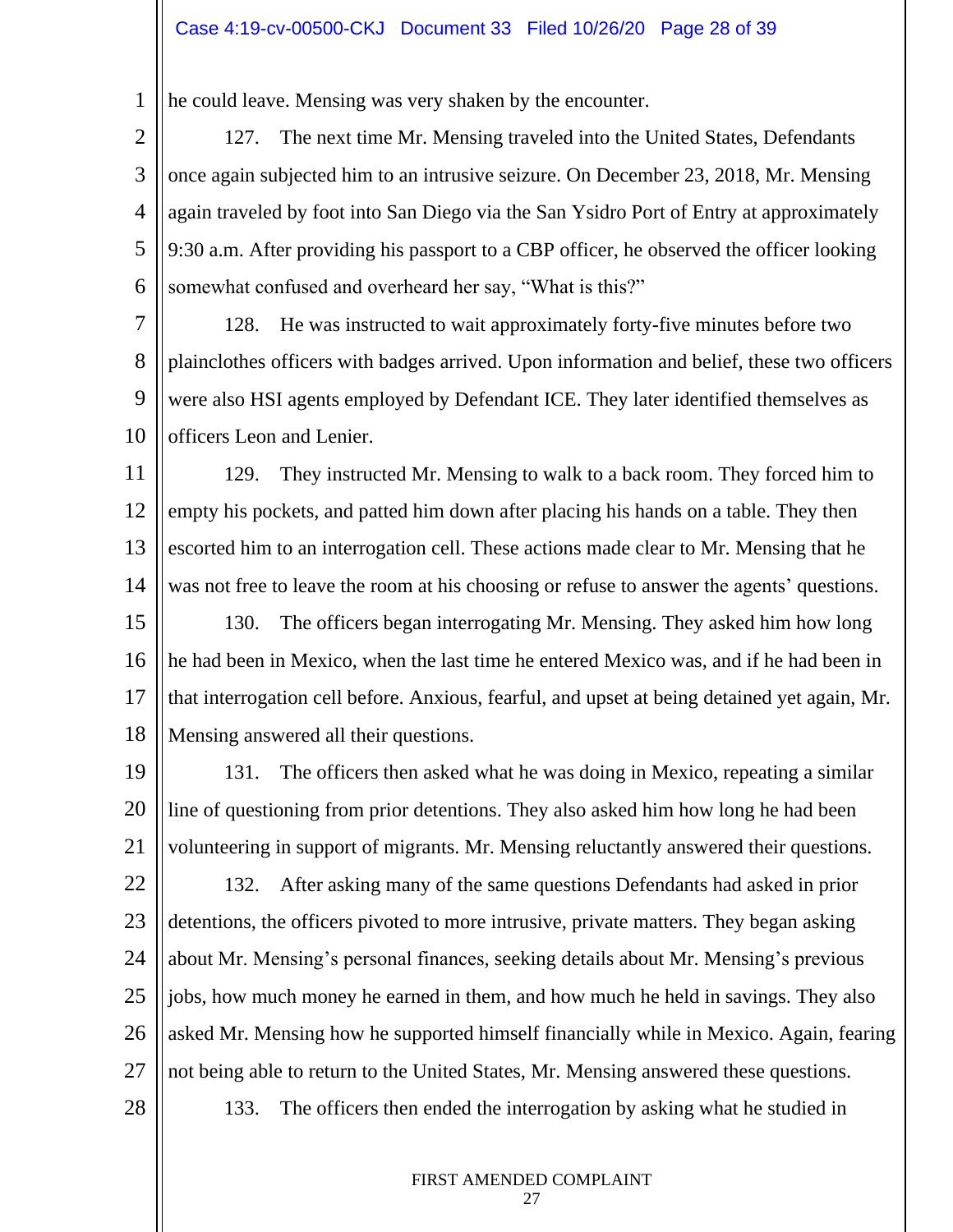### Case 4:19-cv-00500-CKJ Document 33 Filed 10/26/20 Page 29 of 39

1 2 3 4 school, what his favorite parts of school were, and what subjects he specialized in—all questions they previously asked Mr. Mensing in prior detentions, including on December 3. Mr. Mensing answered the questions again, but only because he believed he had to respond in order to be released.

5 6 134. At the conclusion of the interrogation, Officer Leon explained that he did not think Mr. Mensing was a criminal, but suggested that "some people [do]."

7 8 9 135. The officers then asked to see Mr. Mensing's phone. Mr. Mensing replied that he did not bring one with him. Leon commented that not having a phone in Tijuana was a brave move.

10 11 12 13 14 15 136. The officers finally informed Mr. Mensing that they were going to search his belongings "for drugs." They did so outside of Mr. Mensing's presence. Upon the officers returning with his belongings, Mr. Mensing asked if they had photocopied any of his belongings. Officer Lenier looked nervously at Leon, which Mr. Mensing interpreted as an affirmative response. He told them, "So, yes you did?" They responded by saying, "Just a few documents." The officers released him shortly thereafter.

- 16 17 18 19 20 21 22 23 137. The entire detention on December 23 lasted between two and three hours. 138. After returning to Mexico, Mr. Mensing next attempted to cross back in to the United States on January 11, 2019. He again entered via the San Ysidro Port of Entry by foot, this time at 6:40 p.m. When he presented his passport to a CBP officer named Salazar-Lopez, the officer asked him what he was doing in Mexico. Mr. Mensing replied that he was visiting friends and volunteering. The officer then asked Mr. Mensing where he was going. Mr. Mensing replied, "San Diego." The officer next asked what type of volunteering Mr. Mensing did. He responded that he volunteered with migrants.
- 24 25 139. Salazar-Lopez then referred Mr. Mensing, yet again, to secondary inspection, where Defendants conducted another intrusive seizure.

26 27 28 140. Once he was escorted to secondary, CBP agents forced Mr. Mensing to wait approximately twenty minutes. He was then presented with a telephone, and told that an officer on the other end would conduct the interrogation.

# FIRST AMENDED COMPLAINT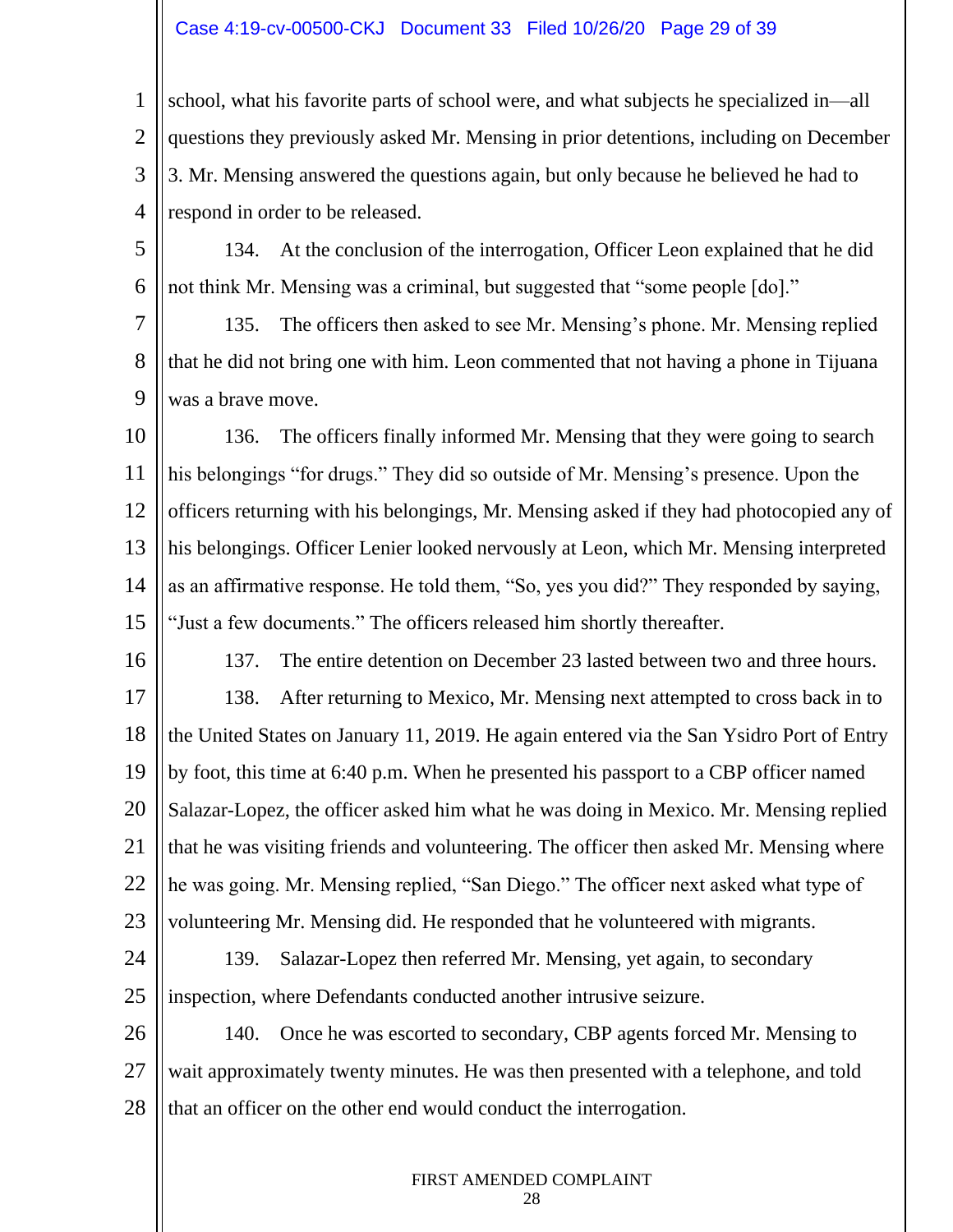1 2 3 4 5 6 141. Mr. Mensing took the phone and heard a voice introducing himself as CBP Officer Tamayo. Once again, the officer ran through a battery of questions that Mr. Mensing had repeatedly answered during prior seizures. He asked Mr. Mensing how long he had been in Mexico, where he was going, if he planned to return to Mexico, and approximately how long he would stay in the U.S. Mr. Mensing answered all these questions.

7 8 142. Officer Tamayo then asked Mr. Mensing what he did in Mexico, then what kind of volunteer work he performed, and what he did with migrants.

9 10 11 12 143. Officer Tamayo then questioned Mr. Mensing about whether he ever promised migrants anything, offered them any insight about what would happen to them, or if he ever gave migrants anything, and then if he was ever a point of contact for migrants.

13 14 144. The questioning ended shortly thereafter, and Mr. Mensing was released. He spent a total of approximately thirty minutes in detention that evening.

15 16 17 18 19 20 21 22 23 145. On January 18, 2019, Mr. Mensing traveled on foot into the United States through the San Ysidro Port of Entry, and was again referred to secondary inspection. 146. Defendants held Mr. Mensing for twenty minutes, during which time an officer indicated to Mensing that someone needed to speak with him by telephone. Eventually the officer's desk phone rang. The officer spoke briefly with someone while looking at Mr. Mensing, but did not pass the phone to Mr. Mensing. After a brief conversation, the officer hung up the phone. He then indicated to Mr. Mensing that the person the officer had spoken to did not have any questions for him. Mr. Mensing was released after approximately thirty minutes.

24 25 26 27 28 147. Following his last detention in the United States in January, Mr. Mensing feared crossing the border into the country again because Defendants consistently subjected him to intrusive seizures, repeatedly asking the same questions and without justification. After his return to Mexico, Mr. Mensing decided to remain in Mexico until September 2019. In light of public revelations that he and his fellow PSF volunteers are

FIRST AMENDED COMPLAINT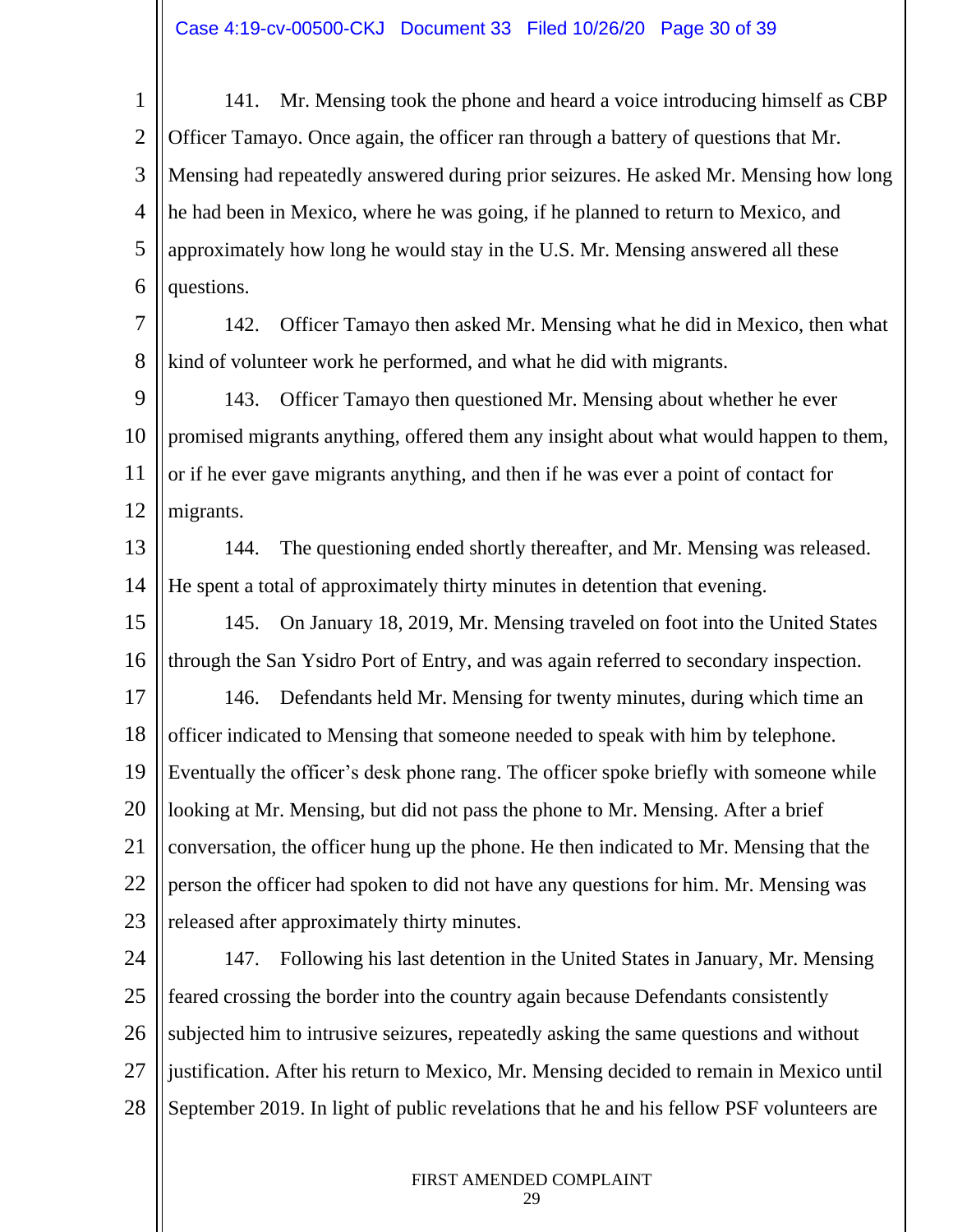### Case 4:19-cv-00500-CKJ Document 33 Filed 10/26/20 Page 31 of 39

1 2 3 under surveillance, and fearing that he will be singled out for future intrusive seizures, Mr. Mensing stopped travelling to the United States during that period to visit his friends and family.

4 5 6 7 8 9 10 11 12 148. Beginning in September 2019, Mr. Mensing crossed into the United States ten additional times, and on all ten occasions has been referred to secondary inspection. On September 3, 2019, Mr. Mensing re-entered the United States via the Otay Mesa Port of Entry in California. He assumed that after eight months of restricting his movement, Defendants would not again refer him to secondary inspection or for interrogation. He was wrong. Defendants again stopped him and referred him to secondary inspection for another intrusive seizure. They detained Mr. Mensing for approximately twenty to twenty-five minutes, searched his belongings, and interrogated him about his travel and background.

13 14 15 16 149. On September 12, 2019, Mr. Mensing again re-entered the United States via the San Ysidro Port of Entry, and was once again sent to secondary inspection. During the seizure, Defendants again searched Mr. Mensing's belongings, and again interrogated him about his travel and where he lives.

- 17 18 19 20 150. On the morning of October 7, 2019, Defendants referred Mr. Mensing to secondary screening when he entered the San Ysidro Port by foot. At secondary, border officials interrogated Mr. Mensing, including about his travels, where he works, and what department of his employer he works in.
- 21 22 151. At the same port on October 8, Defendants again referred Mr. Mensing to secondary, and searched his belongings while detaining him.

23 24 25 26 27 28 152. On October 9, Defendants detained Mr. Mensing at secondary at San Ysidro, this time for forty minutes. During this detention, they interrogated him about his travels, his employer (the answer to which border officials recorded in a computer), and his residence. Defendants also searched all his belongings, including reading personal notes he kept on loose sheets of paper inside a book that he carried in his backpack. 153. On the next five times Mr. Mensing crossed into the United States, on

# FIRST AMENDED COMPLAINT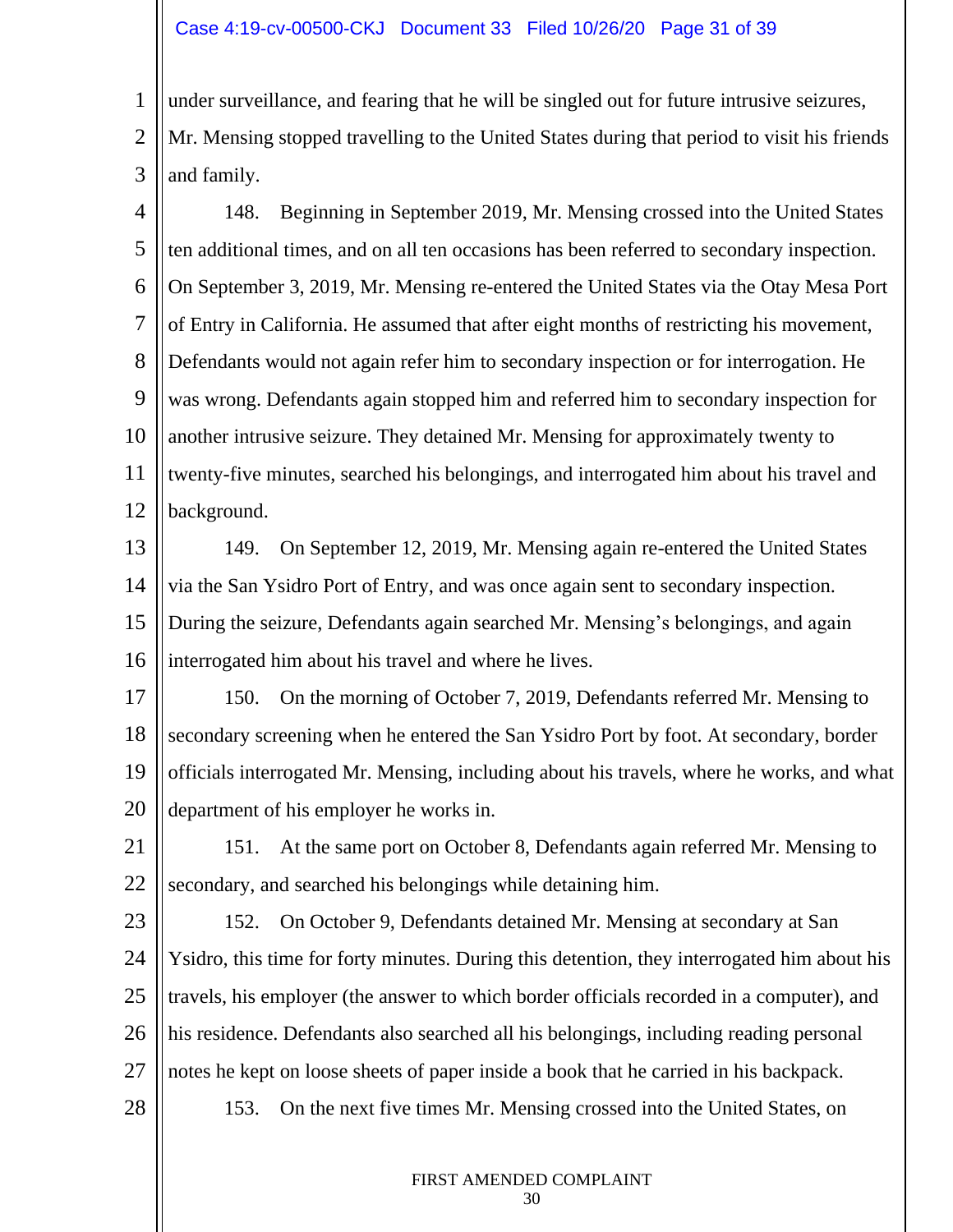FIRST AMENDED COMPLAINT 1 2 3 4 5 6 7 8 9 10 11 12 13 14 15 16 17 18 19 20 21 22 23 24 25 26 27 28 October 10, 11, 13, 14, and 15, Defendants subjected him to detention and secondary inspection on each occasion. During these detentions, Defendants searched Mr. Mensing's property and kept him detained for approximately ten minutes each time. 154. Together, none of these intrusive seizures were justified. Mr. Mensing has never been arrested or convicted of a crime, and Defendants lacked any reasonable suspicion that Mr. Mensing had engaged in or was engaging in any criminal activity. 155. Considering the repeated and ongoing detentions at the border, Mr. Mensing continues to fear that Defendants will detain, arrest, search, and interrogate him every time he crosses into the United States. 156. As with Ms. Adlerstein and Mr. Valenzuela, Mr. Mensing has never been arrested or convicted of any crime. Nor has he ever smuggled or trafficked migrants across the U.S.-Mexico border, or directed or knowingly assisted, encouraged, induced, or brought any migrants to enter the United States without authorization. **CLAIMS First Claim Violation of the Fourth Amendment (All Plaintiffs Against All Defendants)** 157. Plaintiffs incorporate the preceding paragraphs as if fully set forth herein. 158. Defendants unlawfully and without legal justification seized Plaintiffs Ana Adlerstein, Jeff Valenzuela, and Alex Mensing while they attempted to cross into the United States, in violation of the Fourth Amendment. These seizures included detentions, arrests, physical restraints, and interrogations. Defendants' seizures of Plaintiffs at the border were motivated by, at best, an interest in ordinary criminal investigations, rather than the specific permissible purposes which justify suspicionless stops at the border. As a result, their seizures constituted an end-run around the Fourth Amendment's limitations on ordinary criminal investigations. 159. These seizures were unsupported by any suspicion of criminal wrongdoing, and exceeded the scope of Defendants' authority to detain Plaintiffs at the border.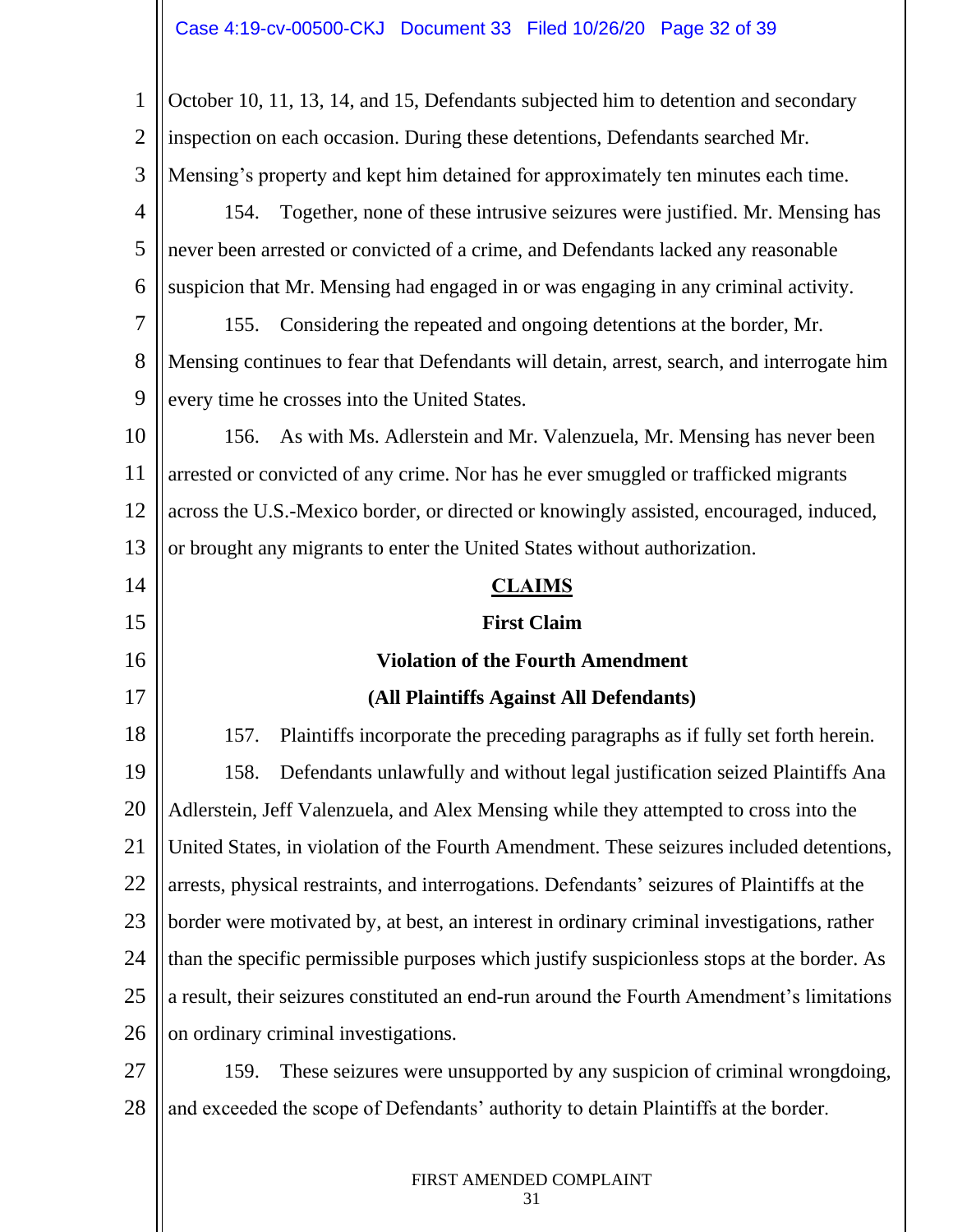1 2 3 4 5 6 7 8 9 10 11 12 13 14 15 16 17 18 19 20 21 22 23 24 25 26 27 28 160. Defendants unlawfully seized Plaintiffs multiple times, each time without lawful basis. Even if any initial detention or detentions of Plaintiffs were lawful, Defendants had no legal authority to perform subsequent and repeated detentions of Plaintiffs in circumstances in which the detentions did not and could not elicit any additional information necessary for Defendants to perform their border control functions. 161. Plaintiffs are entitled to an order declaring these seizures violative of the Fourth Amendment, and to an order enjoining any such future seizures when unsupported by reasonable, articulable suspicion of border-related criminal activity. 162. Plaintiffs are also entitled to expungement and destruction of all records which contain information gathered about Plaintiffs as a result of Defendants' unlawful seizures at the border. **Second Claim Violation of the First Amendment (All Plaintiffs Against All Defendants)** 163. Plaintiffs incorporate the preceding paragraphs as if fully set forth herein. 164. Defendants are conducting a dragnet surveillance operation that has resulted in the investigation of and collection of information about dozens of journalists, legal workers, and humanitarian volunteers who have documented the plight of, associated with, been in contact with, or otherwise charitably supported migrants traveling through Mexico to seek asylum in the United States. 165. Defendants' program to collect and maintain private information about Mr. Valenzuela and Mr. Mensing—information which is protected by the First Amendment violates these Plaintiffs' rights to freedom of speech and freedom of association guaranteed by the First Amendment to the United States Constitution. Defendants had no suspicion that these Plaintiffs had engaged in any criminal activity, and therefore had no justification for collecting information and maintaining records about their First Amendment-protected activities, speech, and associations. Reporting on the creation of

# FIRST AMENDED COMPLAINT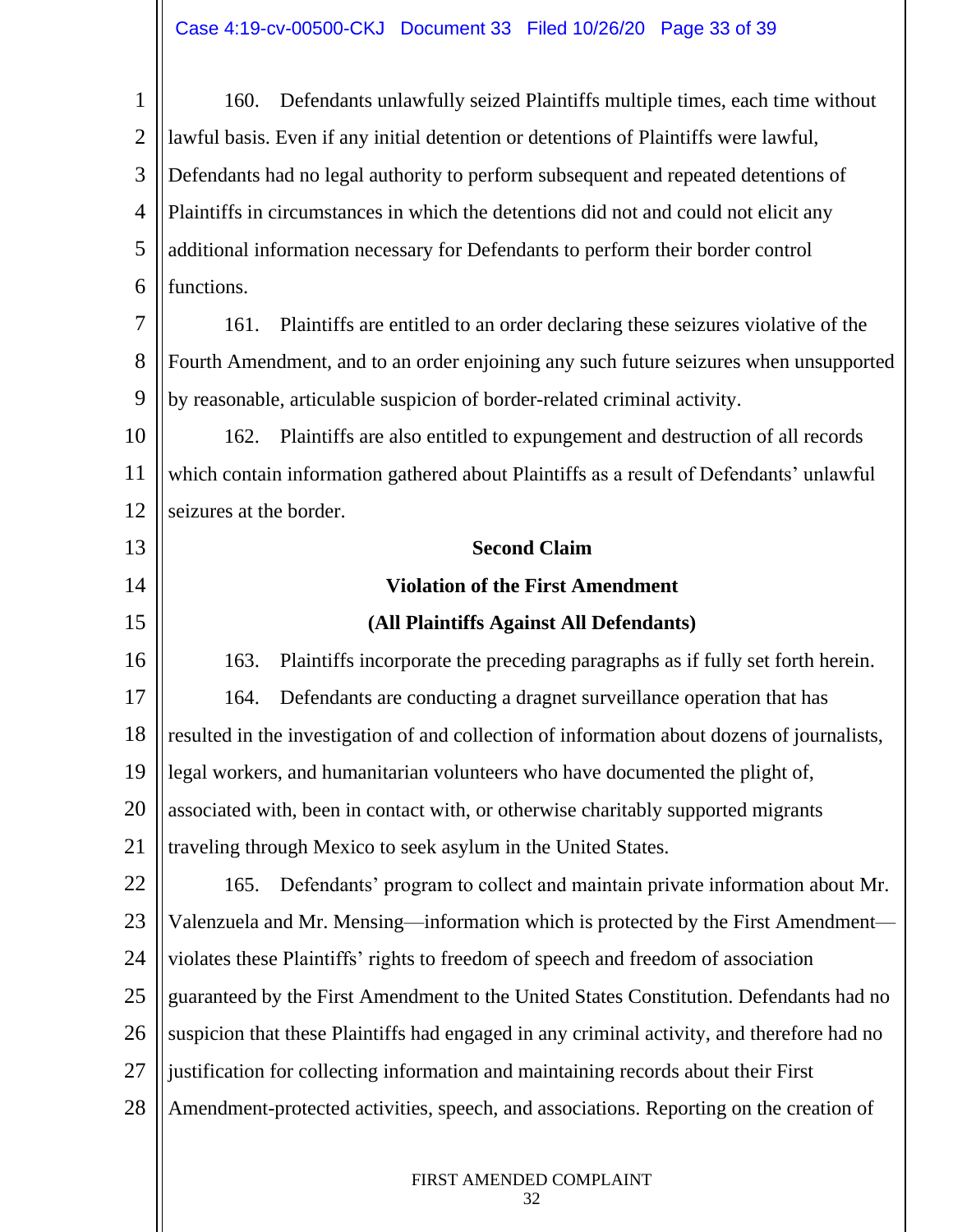1 2 3 4 5 6 7 8 9 10 11 12 13 14 15 16 17 18 19 20 21 22 23 24 25 26 27 28 the Secure Line list, as well as Defendants' public statements made in response, reveals that suspicion of past or future criminal activity did not motivate Defendants' investigatory interest in these Plaintiffs. 166. In addition, Defendants' arrest of Ms. Adlerstein violated her First Amendment right to free association because her associations with the migrants she lawfully accompanied to a port of entry directly caused her prolonged and unjustified arrest. 167. As a direct and proximate cause of Defendants' actions, Plaintiffs have been chilled or otherwise prevented from exercising their rights to free speech and free association. Defendants' surveillance and intrusive seizures of Plaintiffs, and their maintenance of a secret watchlist containing Plaintiffs' private and protected information, prevents Plaintiffs from continuing their First-Amendment protected activity. 168. Plaintiffs are entitled to the expungement of all records unlawfully created and maintained pursuant to Defendants' scheme, as well as an order enjoining Defendants from continuing its surveillance and seizure operations at the border based on their First Amendment-protected activity. **Third Claim Violation of the Privacy Act, 5 U.S.C. § 552a(a)-(l) (All Plaintiffs Against Defendants United States Customs and Border Protection, United States Immigrations and Customs Enforcement, and Federal Bureau of Investigation)** 169. Plaintiffs incorporate the preceding paragraphs as if fully set forth herein. 170. Defendants collected and maintained records describing private and protected information about Plaintiffs, including how Plaintiffs exercised their First Amendment rights, in violation of 5 U.S.C. § 552a(e)(7). Collection and maintenance of these records is not expressly authorized by statute, not authorized by Plaintiffs, and is neither pertinent to nor within the scope of an authorized law enforcement activity. 171. On April 3, 2019, Plaintiff Alex Mensing submitted letters to the FBI, CBP,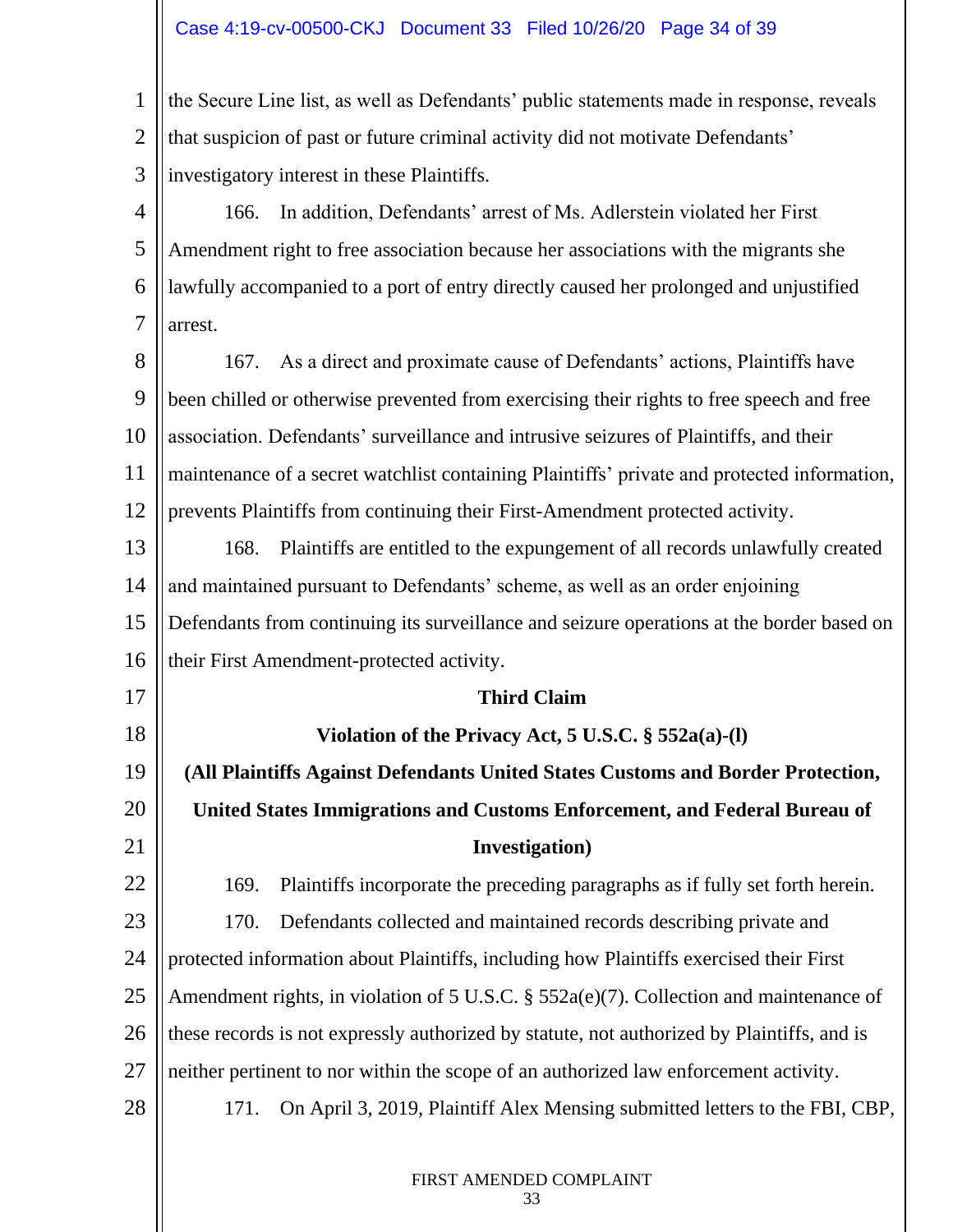### Case 4:19-cv-00500-CKJ Document 33 Filed 10/26/20 Page 35 of 39

1 2 3 4 5 6 7 and ICE requesting that the agencies disclose all records they maintained about him in relation to Defendants' surveillance scheme described above. The letter also requests "that all such records be immediately expunged or amended by April 26, 2019 to omit all references to him, identifying characteristics, and/or his First Amendment-protected activities, pursuant to 5 U.S.C.  $\S$  552a(e)(1), (e)(5), (e)(7), and (d)(2)." To date, the agencies have failed to provide Mr. Mensing with these records, or otherwise to respond to his request for expungement.

8 9 10 11 12 13 14 15 172. On April 3, 2019, Plaintiff Jeff Valenzuela submitted letters to the FBI, CBP, and ICE requesting that the agencies disclose all records they maintained about him in relation to Defendants' surveillance scheme described above. The letter also requests "that all such records be immediately expunged or amended by April 26, 2019 to omit all references to him, identifying characteristics, and/or his First Amendment-protected activities, pursuant to 5 U.S.C.  $\S$   $\S$   $552a(e)(1)$ , (e)(5), (e)(7), and (d)(2)." To date, the agencies have failed to provide Mr. Valenzuela with these records, or otherwise to respond to his request for expungement.

- 16 17 18 19 20 21 22 173. On October 9, 2019, Plaintiff Ana Adlerstein submitted letters to the FBI, CBP, and ICE requesting all records collected and maintained by the agencies as part of their border surveillance and policing programs "be immediately expunged or amended to omit all references to her, identifying characteristics, and/or her First Amendmentprotected activities, pursuant to 5 U.S.C.  $\S$   $\S$   $552a(e)(1)$ , (e)(5), (e)(7), and (d)(2)." To date, none of the agencies have responded to Ms. Adlerstein's requests or amended or expunged any records about her.
- 23

24 25 26 174. Defendants have therefore failed to disclose records as required by Section  $552a(d)(1)$  or expunge or amend the records as required by Sections  $552a(d)(2)$ , (e)(1), (e)(5), or (e)(7). These records are not exempt from disclosure, amendment, or expungement pursuant to Sections  $552a(i)$ -(k) or any other applicable law.

27 28 175. As a result of the Agency Defendants' failure to respond to Plaintiffs' requests for access and amendment of their records, Plaintiffs suffered actual damages in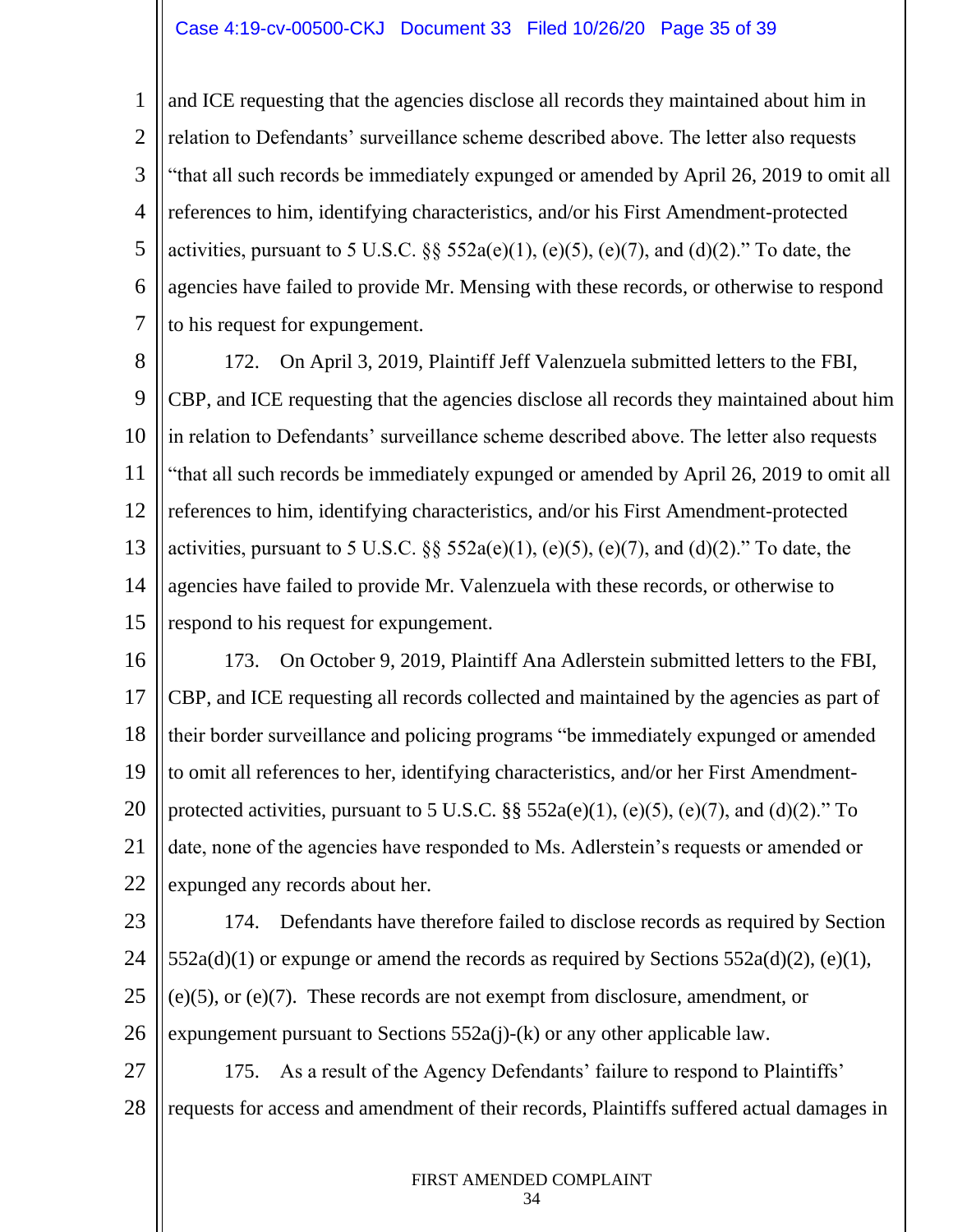1 the form of pecuniary losses.

2 3 4 5 6 7 8 9 10 11 12 13 14 15 16 17 18 19 176. Due to the records illegally maintained by Defendants of Plaintiff Alex Mensing in violation of the Privacy Act, Mr. Mensing was unable to return to the United States for a significant period of time without fear of detention, interrogation, and referral to secondary inspection. The existence of these records resulted in alerts placed on Mr. Mensing that caused Defendants to refer him to secondary inspection for further detention, search, and interrogation every time he crossed into the United States. The fear of these repeated searches and seizures—and the delays engendered by them—prevented him from returning to the United States to secure employment (Mr. Mensing lacks legal authorization to work in Mexico) for a period of seven months, between January and September 2019. During these seven months, Mr. Mensing sought employment but could not secure it in part as a result of Defendants' violations of the Privacy Act. When he did begin returning to the United States in September 2019, Mr. Mensing's constant referrals to secondary detention made his employment search difficult, causing further pecuniary losses. As a resident of Tijuana, he needed to cross into the United States daily for work, but could not assure an employer that on any given day he would not be significantly delayed in his commute, nor could he ensure the employer that Defendants' scrutiny of him would not impair the employer's work. Mr. Mensing estimates losses over \$25,000 to date on account of his inability to secure full-time employment.

20 21 22 23 24 25 26 27 28 177. As a result of the records illegally maintained by Defendants of Plaintiff Ana Adlerstein, Ms. Adlerstein abandoned her nascent plans to develop a legal and advocacy clinic in Sonoyta, Mexico to assist migrants seeking asylum in the United States. The information collected and maintained by Defendants in violation of the Privacy Act—including records identifying her as an illegal alien smuggler—prevented her from developing the relationships with CBP necessary to facilitate creation of the project, inhibited her ability to lead the project safely to support migrants whom Defendants would suspect of being smuggled by her, and prevented other legal nonprofits from taking an interest in sponsoring her program. Ms. Adlerstein lost her ability to work

FIRST AMENDED COMPLAINT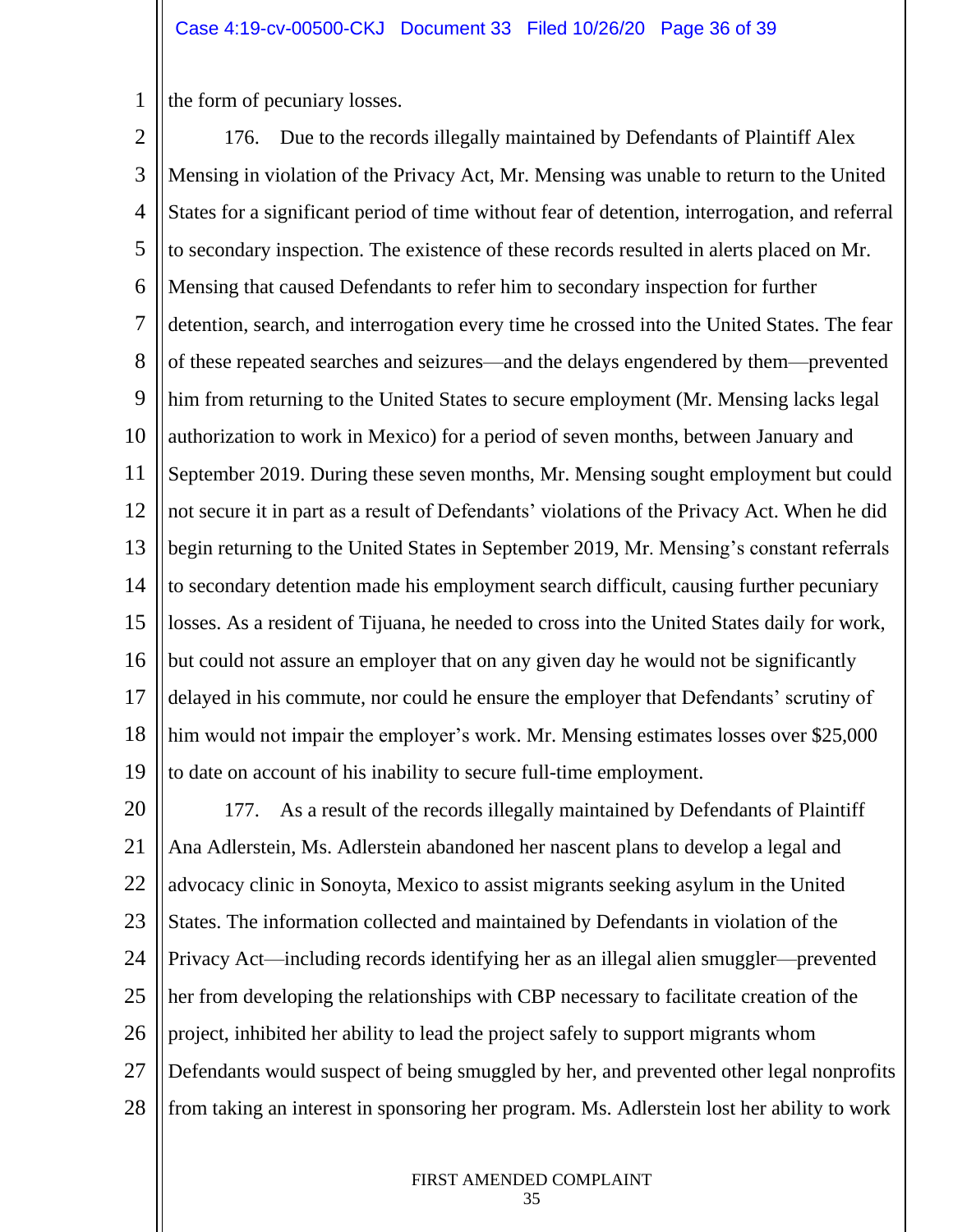### Case 4:19-cv-00500-CKJ Document 33 Filed 10/26/20 Page 37 of 39

1 2 3 4 5 on this non-profit project, and the associated employment that would likely have resulted from it, as a result of Defendants' unlawful maintenance of records concerning her associational and speech activity. Ms. Adlerstein estimates losses over \$25,000 to date on account of her inability to develop this legal support program, for which she would have been employed.

6 7 8 9 10 11 12 13 14 15 16 17 18 19 20 178. Similarly, Plaintiff Jeff Valenzuela suffered actual losses due to Defendants' maintenance of records about him in violation of the Privacy Act. The existence of these records resulted in alerts placed on Mr. Valenzuela that caused Defendants to refer him to secondary inspection for further intrusive seizures, including detention, search, and interrogation, in December 2018 and January 2019. In at least two of these instances, Defendants conducted unwarranted searches of his mobile device, including by reviewing his emails and querying his email provider for more emails. As a result of these searches, Mr. Valenzuela feared subsequent searches of his mobile device when crossing the border, as his device contained personal and private information. Following these intrusive seizures, Mr. Valenzuela purchased a new primary mobile phone for fear that his existing device had been compromised. Mr. Valenzuela also acquired another mobile phone on a second line for use when he crossed the border, to ensure that the private information on his primary device would not be compromised by Defendants. In total, Mr. Valenzuela spent over \$1,500 to remedy the detentions caused by Defendants' violations of the Privacy Act.

21 22 179. Plaintiffs are therefore entitled to disclosure, amendment, or expungement of these records, as well as compensatory damages, pursuant to the Privacy Act.

23

24

25

26

27

28

### **PRAYER FOR RELIEF**

180. Plaintiffs respectfully request that the Court grant the following relief: a. Issue an injunction ordering Defendants, their subordinates, agents, employees, and all others acting in concert with them to cease their suspicionless detentions, arrests, interrogations, and physical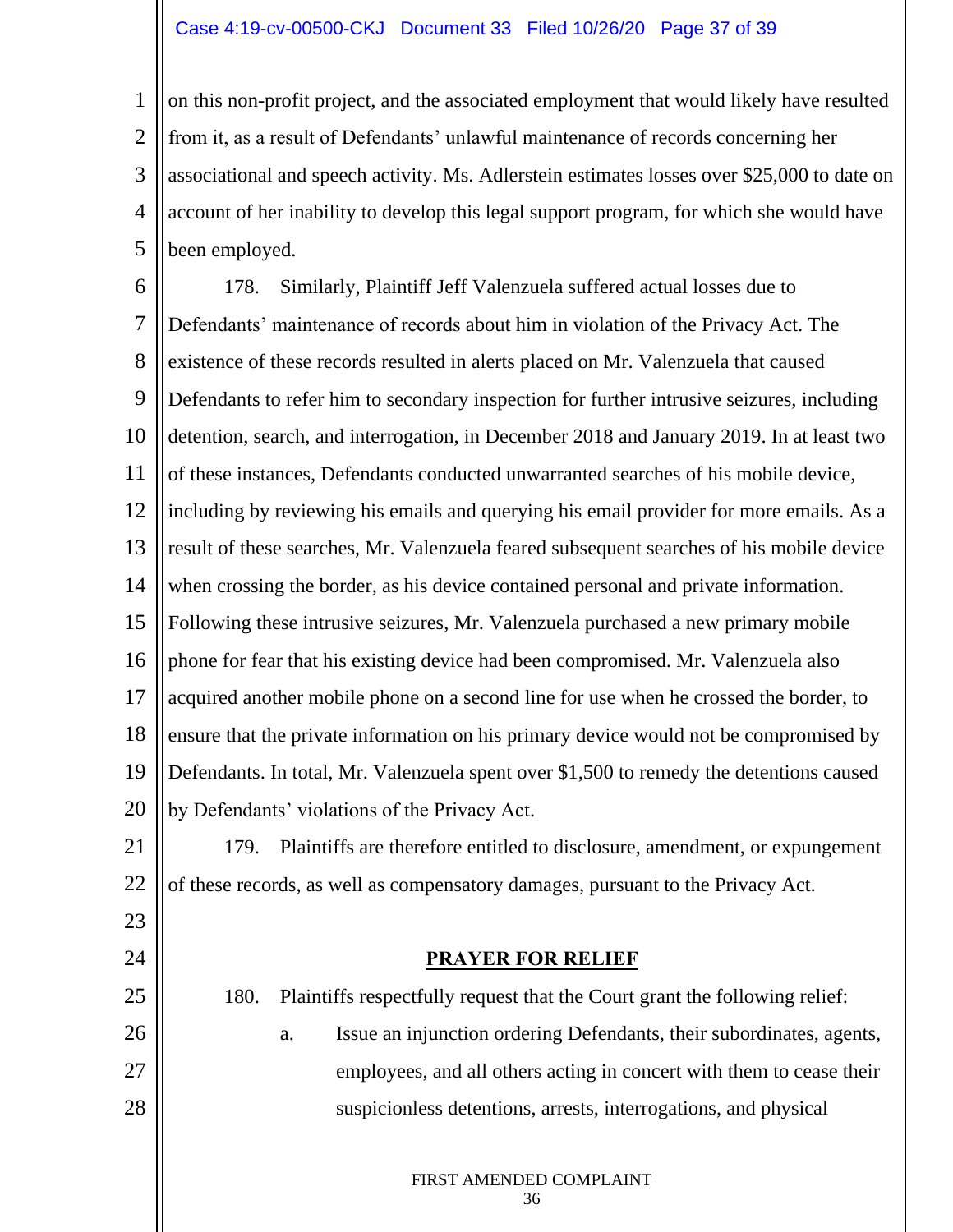1 2 3 4 5 6 7 8 9 10 11 12 13 14 15 16 17 18 19 20 21 22 23 24 25 26 27 28 restraints of Plaintiffs at the border for purposes unrelated to the border search exception to the Fourth Amendment, including in circumstances where Defendants lack any reasonable, articulable suspicion of border-related wrongdoing (i.e. customs violations, human trafficking, or contraband smuggling). b. Issue an injunction ordering that all information about Plaintiffs contained in records maintained or possessed by Defendants, their subordinates, agents, employees, and all others acting in concert with them and which was gathered during any unlawful detention or arrest be expunged. c. Issue an injunction ordering that all records collected and maintained about Plaintiffs in violation of the Privacy Act, 5 U.S.C. § 552a, and any information derived from that unlawfully obtained or maintained information, that is maintained or possessed by Defendants, their subordinates, agents, employees, and all others acting in concert with them, be expunged. d. Issue an injunction ordering Defendants, their subordinates, agents, employees, and all others acting in concert with them to cease investigations into and surveillance, detention, and interrogation of Plaintiffs based on their First Amendment-protected activity without suspicion or evidence of criminal activity. e. Enter a judgment declaring unlawful under the First and Fourth Amendments to the United States Constitution and the Privacy Act, 5 U.S.C. § 552a, Defendants' collection and maintenance of records concerning Plaintiffs' private and First Amendment-protected activities, Defendants' ongoing investigation and surveillance of Plaintiffs based on First Amendment-protected activity, and Defendants' searches and seizures of Plaintiffs at the border.

FIRST AMENDED COMPLAINT